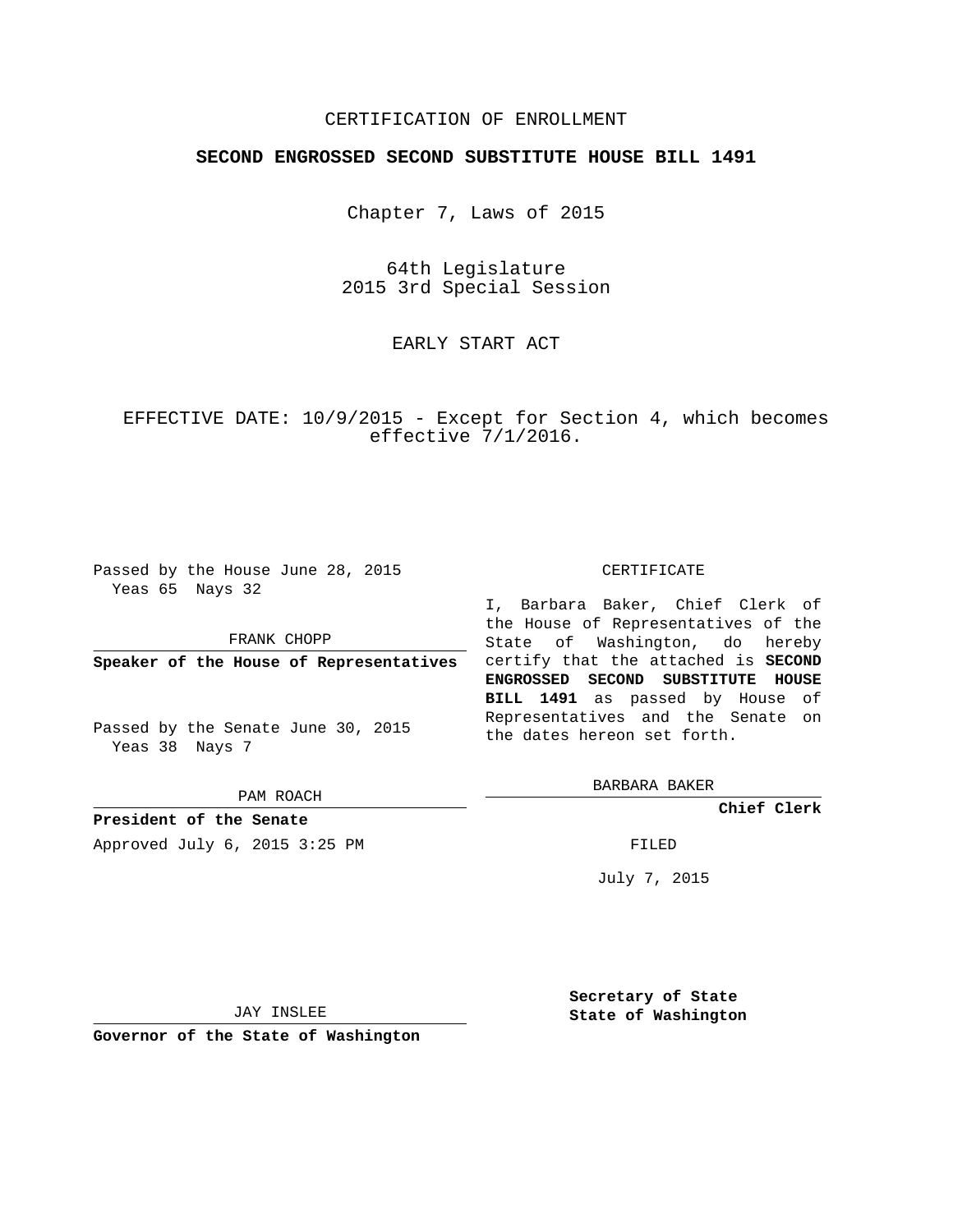## **SECOND ENGROSSED SECOND SUBSTITUTE HOUSE BILL 1491**

Passed Legislature - 2015 3rd Special Session

# **State of Washington 64th Legislature 2015 Regular Session**

**By** House Appropriations (originally sponsored by Representatives Kagi, Walsh, Hunter, Johnson, Ormsby, MacEwen, Senn, Magendanz, Farrell, Hayes, Ortiz-Self, Hudgins, Appleton, Fitzgibbon, S. Hunt, Ryu, Jinkins, Bergquist, Goodman, Tharinger, and Riccelli)

READ FIRST TIME 02/27/15.

 AN ACT Relating to improving quality in the early care and education system; amending RCW 43.215.100, 43.215.135, 43.215.1352, 43.215.425, 43.215.415, 43.215.430, 43.215.455, 43.215.456, and 43.215.090; reenacting and amending RCW 43.215.200 and 43.215.010; adding new sections to chapter 43.215 RCW; creating new sections; repealing 2013 2nd sp.s. c 16 s 2 (uncodified); providing an 7 effective date; and providing an expiration date.

BE IT ENACTED BY THE LEGISLATURE OF THE STATE OF WASHINGTON:

 NEW SECTION. **Sec. 1.** INTENT. (1) The legislature finds that quality early care and education builds the foundation for a child's success in school and in life. The legislature acknowledges that a quality framework is necessary for the early care and education system in Washington. The legislature recognizes that empirical evidence supports the conclusion that high quality programs consistently yield more positive outcomes for children, with the strongest positive impacts on the most vulnerable children. The legislature acknowledges that critical developmental windows exist in early childhood, and low quality child care has damaging effects for children. The legislature further understands that the proper dosage, duration of programming, and stability of care are critical to enhancing program quality and improving child outcomes. The

p. 1 2E2SHB 1491.SL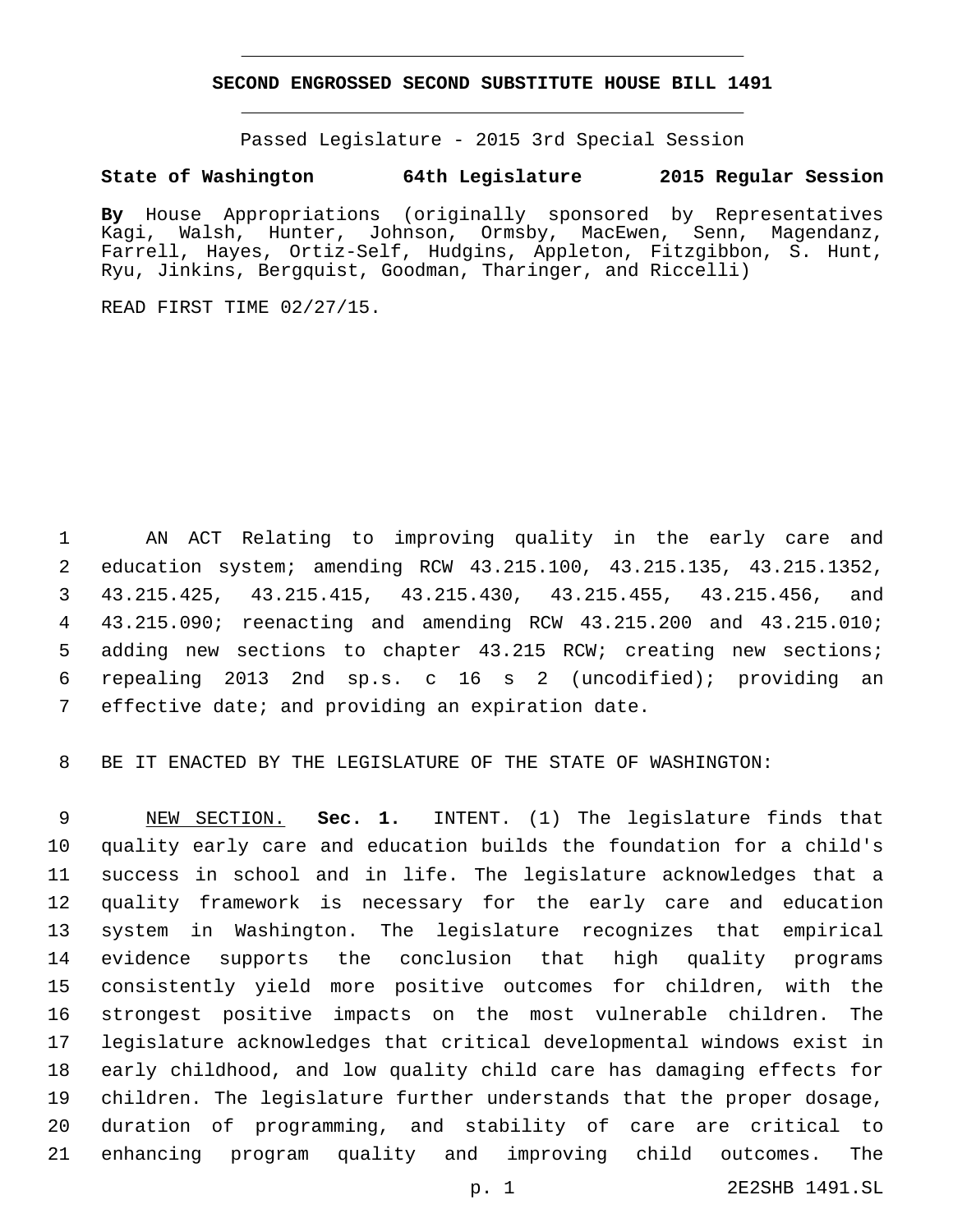legislature acknowledges that the early care and education system should strive to address the needs of Washington's culturally and linguistically diverse populations. The legislature understands that parental choice and provider diversity are guiding principles for 5 early learning programs.

 (2) The legislature intends to prioritize the integration of child care and preschool in an effort to promote full day programming. The legislature further intends to reward quality and create incentives for providers to participate in a quality rating and improvement system that will also provide valuable information to parents regarding the quality of care available in their communities.

12 **Sec. 2.** RCW 43.215.100 and 2013 c 323 s 6 are each amended to 13 read as follows:

14 EARLY ACHIEVERS, QUALITY RATING, AND IMPROVEMENT SYSTEM. (1) 15 ((Subject to the availability of amounts appropriated for this 16 specific purpose,)) The department, in collaboration with tribal 17 governments and community and statewide partners, shall implement a 18 ((voluntary)) quality rating and improvement system, called the early 19 achievers program((, that)). The early achievers program provides a 20 foundation of quality for the early care and education system. The 21 early achievers program is applicable to licensed or certified child 22 care centers and homes and early ((education)) learning programs such 23 as working connections child care and early childhood education and 24 assistance programs.

25 (2) The ((purpose)) objectives of the early achievers program  $26$   $((\frac{1}{15}))$  are to:

 (a) ((To)) Improve short-term and long-term educational outcomes for children as measured by assessments including, but not limited to, the Washington kindergarten inventory of developing skills in RCW 28A.655.080;

31 (b) Give parents clear and easily accessible information about 32 the quality of child care and early education programs( $(\tau)$ );

33 (c) Support improvement in early learning and child care programs 34 throughout the state( $(\tau)$ ) i

35 (d) Increase the readiness of children for school( $(-$ and)) $\frac{i}{c}$ 

36 (e) Close the ((disparity)) disparities in access to quality 37 care;

38 (f) Provide professional development and coaching opportunities 39 to early child care and education providers; and  $((+b) + b)$ )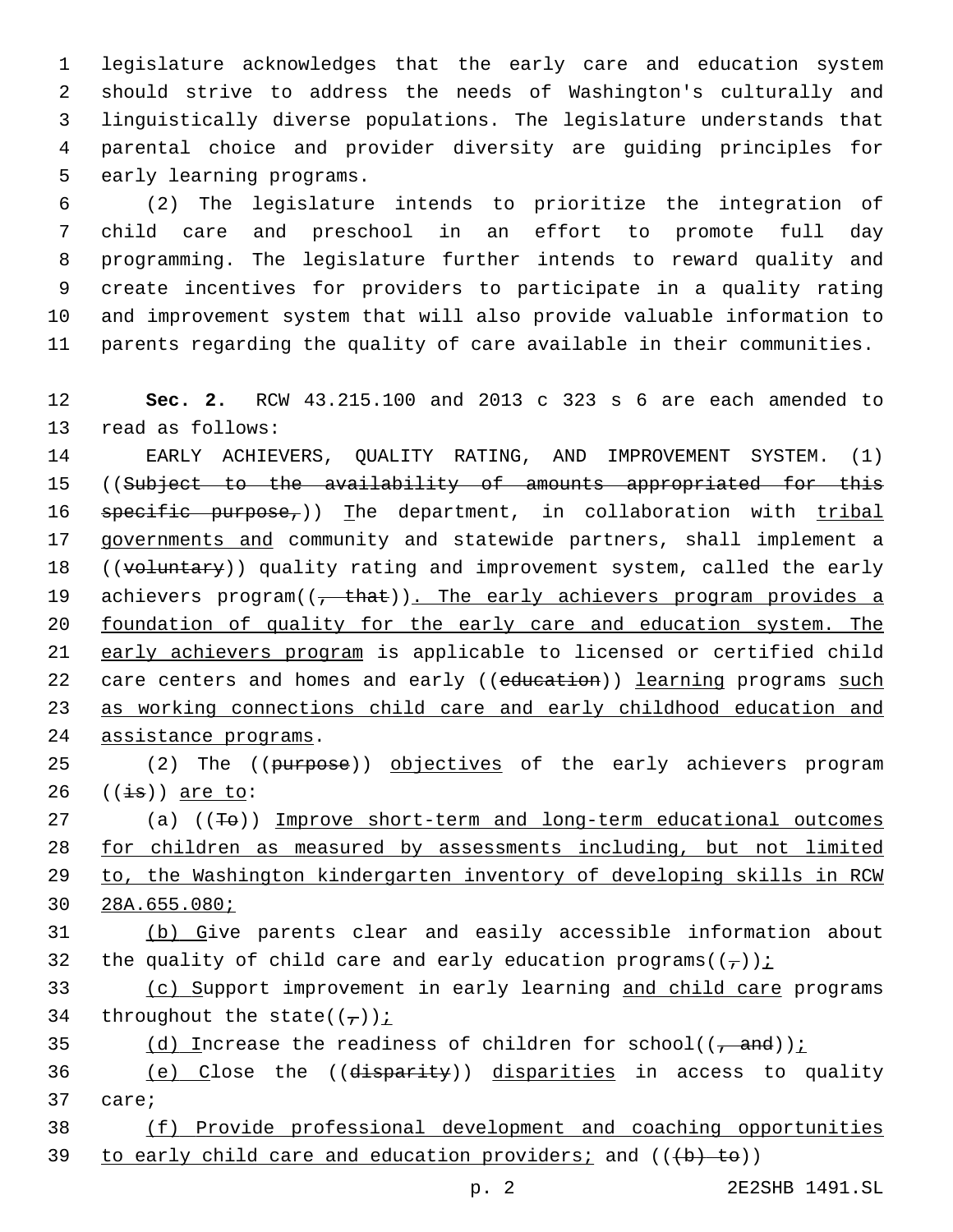(g) Establish a common set of expectations and standards that 2 define, measure, and improve the quality of early learning and child 3 care settings. (3)(a) Licensed or certified child care centers and homes serving nonschool age children and receiving state subsidy payments must participate in the early achievers program by the required deadlines established in RCW 43.215.135. (b) Approved early childhood education and assistance program providers receiving state-funded support must participate in the early achievers program by the required deadlines established in RCW 43.215.415. 12 (c) Participation in the early achievers program is voluntary for: 14 (i) Licensed or certified child care centers and homes not 15 receiving state subsidy payments; and 16 (ii) Early learning programs not receiving state funds. (d) School age child care providers are exempt from participating in the early achievers program. By July 1, 2017, the department and 19 the office of the superintendent of public instruction shall jointly design a plan to incorporate school age child care providers into the 21 early achievers program or other appropriate quality improvement system. To test implementation of the early achievers system for 23 school age child care providers the department and the office of the superintendent of public instruction shall implement a pilot program. (4) ((By fiscal year 2015, Washington state preschool programs receiving state funds must enroll in the early achievers program and maintain a minimum score level. 28 (5) Before final implementation of the early achievers program, the department shall report on program progress, as defined within the race to the top federal grant award, and expenditures to the appropriate policy and fiscal committees of the legislature.)) There 32 are five levels in the early achievers program. Participants are expected to actively engage and continually advance within the program. (5) The department has the authority to determine the rating 36 cycle for the early achievers program. The department shall streamline and eliminate duplication between early achievers standards and state child care rules in order to reduce costs associated with the early achievers rating cycle and child care licensing.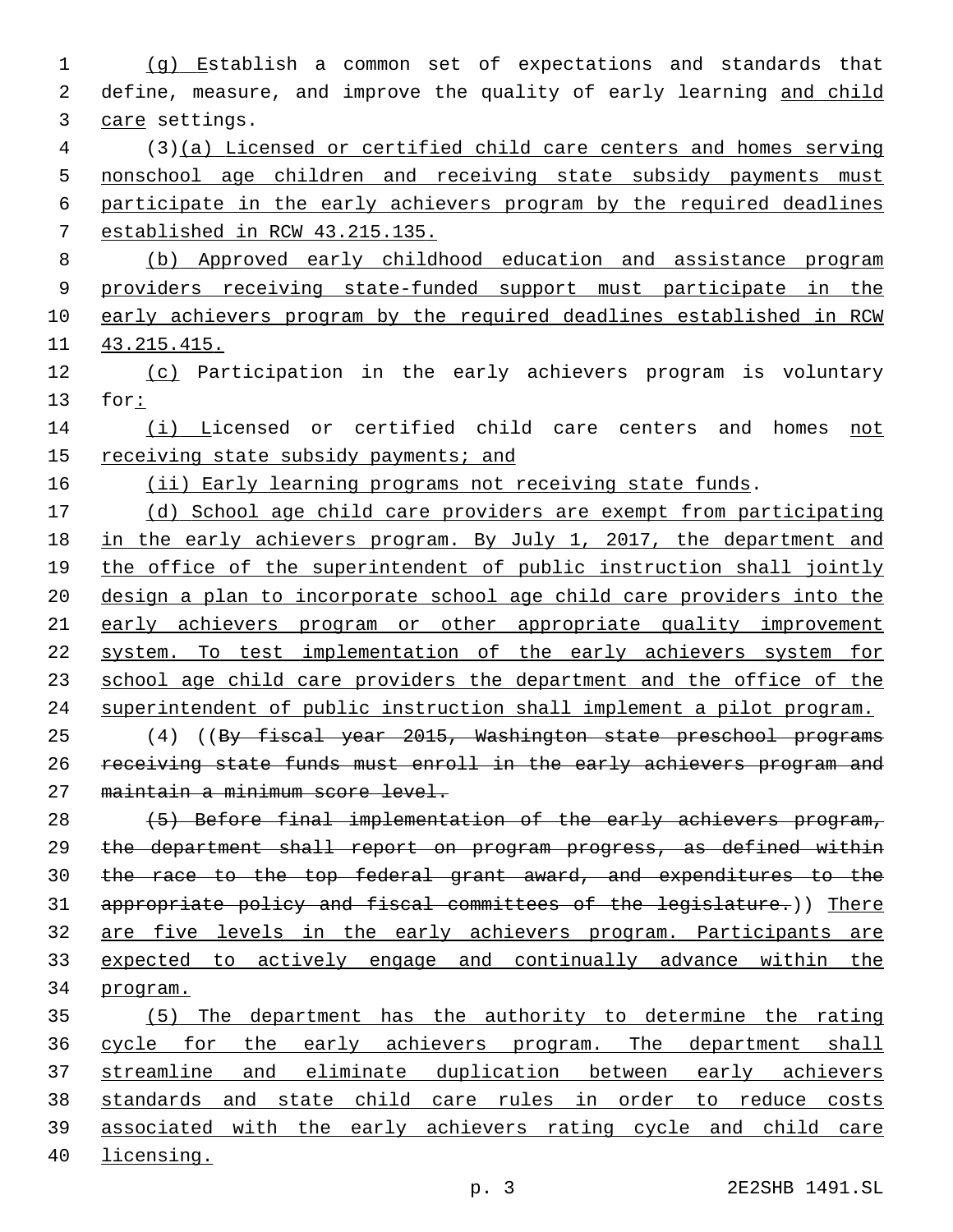(a) Early achievers program participants may request to be rated at any time after the completion of all level 2 activities. (b) The department shall provide an early achievers program participant an update on the participant's progress toward completing level 2 activities after the participant has been enrolled in the early achievers program for fifteen months. (c) The first rating is free for early achievers program participants. (d) Each subsequent rating within the established rating cycle is free for early achievers program participants. (6)(a) Early achievers program participants may request to be rerated outside the established rating cycle. 13 (b) The department may charge a fee for optional rerating 14 requests made by program participants that are outside the established rating cycle. (c) Fees charged are based on, but may not exceed, the cost to the department for activities associated with the early achievers program. (7)(a) The department must create a single source of information for parents and caregivers to access details on a provider's early achievers program rating level, licensing history, and other indicators of quality and safety that will help parents and caregivers make informed choices. (b) The department shall publish to the department's web site, or offer a link on its web site to, the following information: (i) By November 1, 2015, early achievers program rating levels 1 through 5 for all child care programs that receive state subsidy, early childhood education and assistance programs, and federal head start programs in Washington; and (ii) New early achievers program ratings within thirty days after a program becomes licensed or certified, or receives a rating. (c) The early achievers program rating levels shall be published in a manner that is easily accessible to parents and caregivers and takes into account the linguistic needs of parents and caregivers. (d) The department must publish early achievers program rating levels for child care programs that do not receive state subsidy but have voluntarily joined the early achievers program. (e) Early achievers program participants who have published rating levels on the department's web site or on a link on the department's web site may include a brief description of their

p. 4 2E2SHB 1491.SL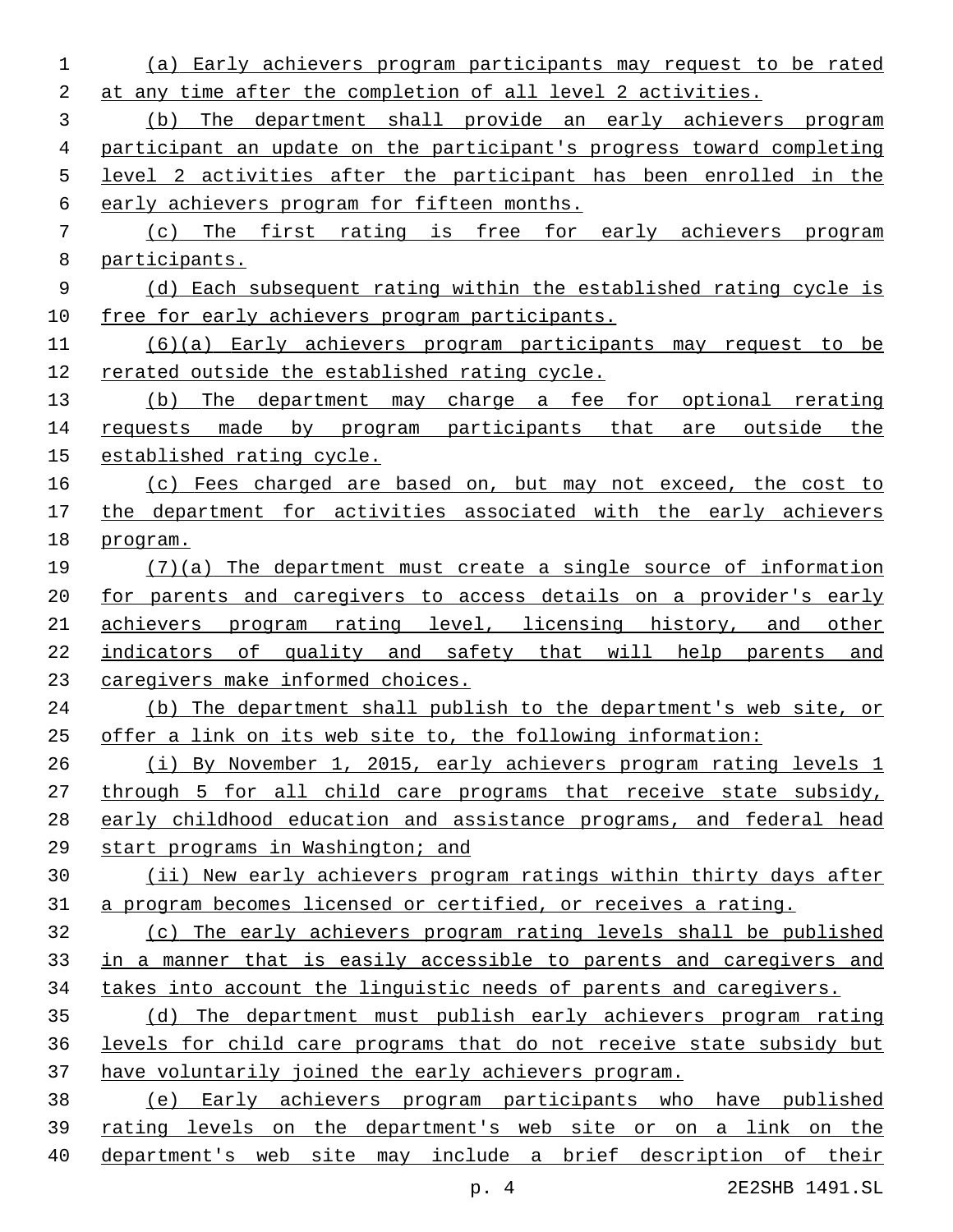program, contingent upon the review and approval by the department, as determined by established marketing standards.2

 (8)(a) The department shall create a professional development pathway for early achievers program participants to obtain a high school diploma or equivalency or higher education credential in early childhood education, early childhood studies, child development, or an academic field related to early care and education.

 (b) The professional development pathway must include opportunities for scholarships and grants to assist early achievers program participants with the costs associated with obtaining an educational degree.

 (c) The department shall address cultural and linguistic diversity when developing the professional development pathway.

 (9) The early achievers quality improvement awards shall be reserved for participants offering programs to an enrollment population consisting of at least five percent of children receiving a state subsidy.

 (10) In collaboration with tribal governments, community and statewide partners, and the early achievers review subcommittee created in RCW 43.215.090, the department shall develop a protocol for granting early achievers program participants an extension in meeting rating level requirement timelines outlined for the working connections child care program and the early childhood education and assistance program.

 (a) The department may grant extensions only under exceptional circumstances, such as when early achievers program participants 27 experience an unexpected life circumstance.

 (b) Extensions shall not exceed six months, and early achievers program participants are only eligible for one extension in meeting rating level requirement timelines.

 (c) Extensions may only be granted to early achievers program participants who have demonstrated engagement in the early achievers program.

 (11)(a) The department shall accept national accreditation that meets the requirements of this subsection (11) as a qualification for the early achievers program ratings.

 (b) Each national accreditation agency will be allowed to submit its most current standards of accreditation to establish potential credit earned in the early achievers program. The department shall grant credit to accreditation bodies that can demonstrate that their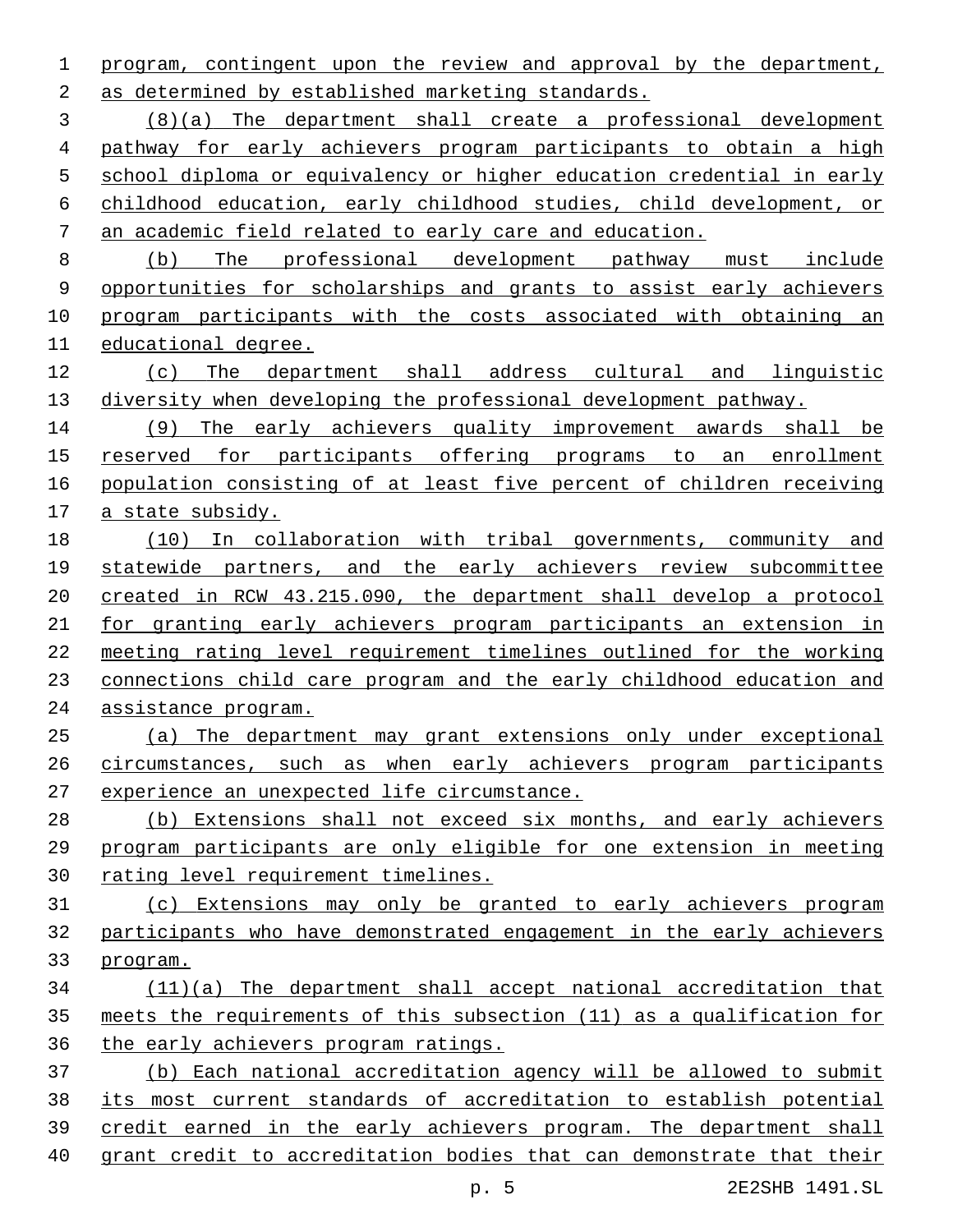standards meet or exceed the current early achievers program

2 standards.

 (c) Licensed child care centers and child care home providers must meet national accreditation standards approved by the department for the early achievers program in order to be granted credit for the early achievers program standards. Eligibility for the early achievers program is not subject to bargaining, mediation, or interest arbitration under RCW 41.56.028, consistent with the legislative reservation of rights under RCW 41.56.028(4)(d).

 (12) The department shall explore the use of alternative quality assessment tools that meet the culturally specific needs of the federally recognized tribes in the state of Washington.

13 (13) A child care or early learning program that is operated by a federally recognized tribe and receives state funds shall participate in the early achievers program. The tribe may choose to participate through an interlocal agreement between the tribe and the department. The interlocal agreement must reflect the government-to-government relationship between the state and the tribe, including recognition of tribal sovereignty. The interlocal agreement must provide that:

 (a) Tribal child care facilities and early learning programs may 21 volunteer, but are not required, to be licensed by the department;

 (b) Tribal child care facilities and early learning programs are not required to have their early achievers program rating level published to the department's web site or through a link on the department's web site; and

 (c) Tribal child care facilities and early learning programs must provide notification to parents or guardians who apply for or have been admitted into their program that early achievers program rating level information is available and provide the parents or guardians with the program's early achievers program rating level upon request. (14) The department shall consult with the early achievers review

 subcommittee on all substantial policy changes to the early achievers program.

 (15) Nothing in this section changes the department's 35 responsibility to collectively bargain over mandatory subjects or limits the legislature's authority to make programmatic modifications to licensed child care and early learning programs under RCW  $41.56.028(4)(d)$ .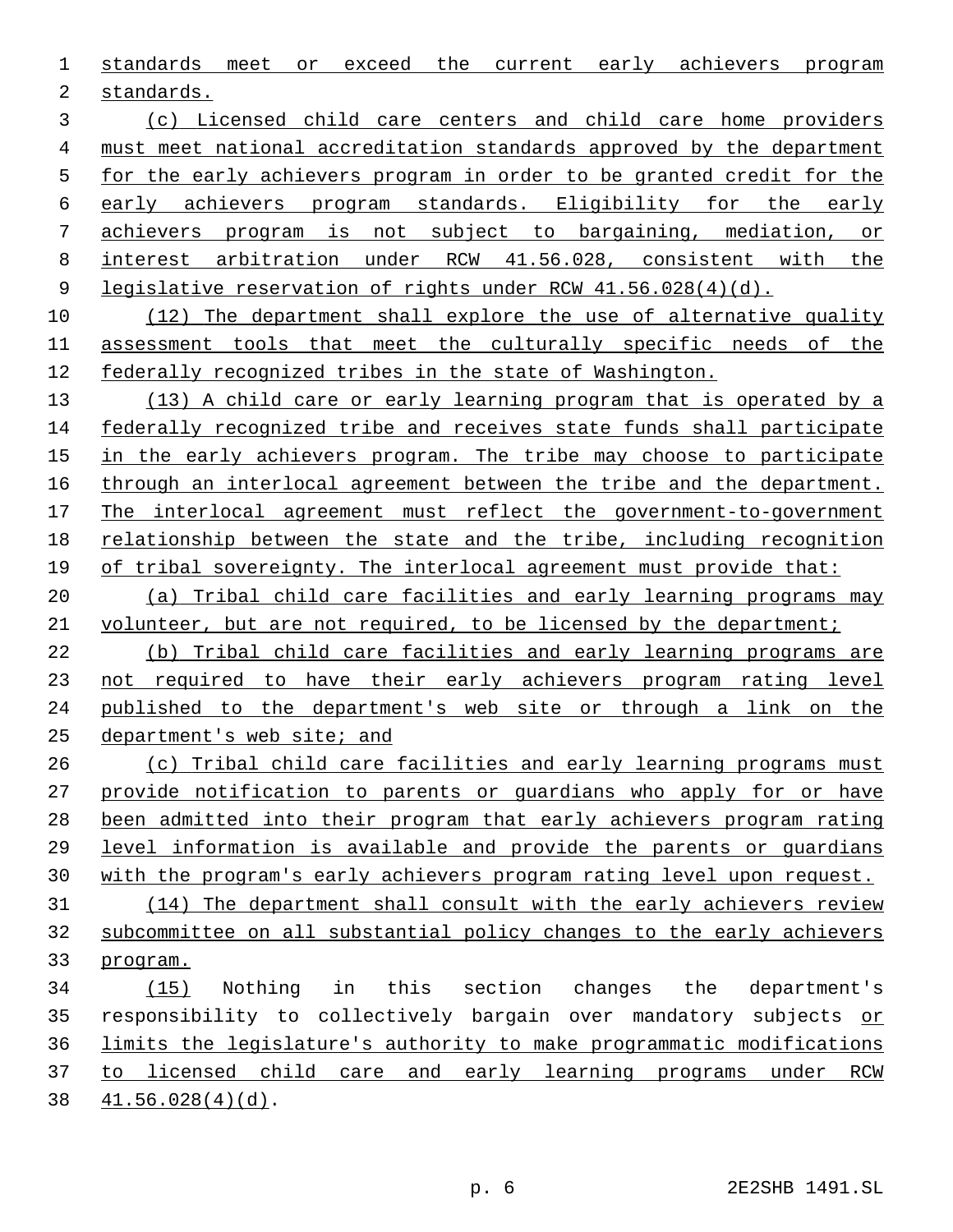NEW SECTION. **Sec. 3.** A new section is added to chapter 43.215 2 RCW to read as follows:

 SINGLE SET OF LICENSING STANDARDS. (1) No later than November 1, 2016, the department shall implement a single set of licensing standards for child care and the early childhood education and assistance program. The department shall produce the single set of licensing standards within the department's available appropriations. 8 The new licensing standards must:

 (a) Provide minimum health and safety standards for child care 10 and preschool programs;

 (b) Rely on the standards established in the early achievers program to address quality issues in participating early childhood 13 programs;

 (c) Take into account the separate needs of family care providers 15 and child care centers; and

(d) Promote the continued safety of child care settings.

 (2) Private schools that operate early learning programs and do not receive state subsidy payments shall be subject only to the minimum health and safety standards in subsection (1)(a) of this section and the requirements necessary to assure a sufficient early childhood education to meet usual requirements needed for transition into elementary school. The state, and any agency thereof, shall not restrict or dictate any specific educational or other programs for early learning programs operated by private schools except for 25 programs that receive state subsidy payments.

 **Sec. 4.** RCW 43.215.200 and 2011 c 359 s 2 and 2011 c 253 s 3 are 27 each reenacted and amended to read as follows:

 DIRECTOR'S LICENSING DUTIES. It shall be the director's duty with 29 regard to licensing:

 (1) In consultation and with the advice and assistance of persons representative of the various type agencies to be licensed, to designate categories of child care facilities for which separate or different requirements shall be developed as may be appropriate whether because of variations in the ages and other characteristics of the children served, variations in the purposes and services offered or size or structure of the agencies to be licensed, or 37 because of any other factor relevant thereto;

 (2)(a) In consultation with the state fire marshal's office, the director shall use an interagency process to address health and

p. 7 2E2SHB 1491.SL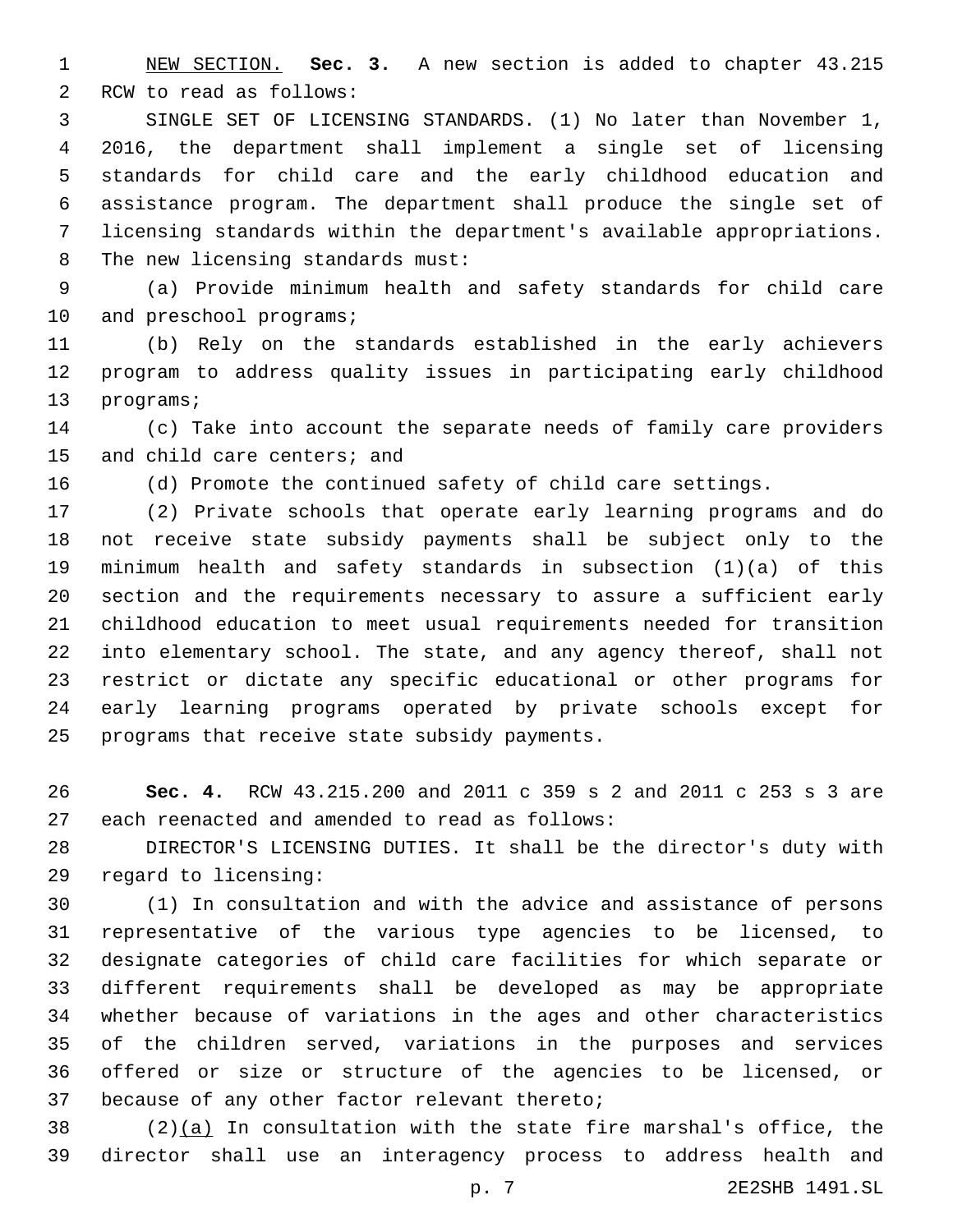safety requirements for child care programs that serve school age children and are operated in buildings that contain public or private schools that safely serve children during times in which school is in session;4

 (b) Any requirements in (a) of this subsection as they relate to the physical facility, including outdoor playgrounds, do not apply to before-school and after-school programs that serve only school age children and operate in the same facilities used by public or private schools;

 (3) In consultation and with the advice and assistance of parents or guardians, and persons representative of the various type agencies to be licensed, to adopt and publish minimum requirements for licensing applicable to each of the various categories of agencies to 14 be licensed under this chapter;

 (4) In consultation with law enforcement personnel, the director shall investigate the conviction record or pending charges of each agency and its staff seeking licensure or relicensure, and other persons having unsupervised access to children in care;

 (5) To satisfy the shared background check requirements provided for in RCW 43.215.215 and 43.20A.710, the department of early learning and the department of social and health services shall share federal fingerprint-based background check results as permitted under the law. The purpose of this provision is to allow both departments to fulfill their joint background check responsibility of checking any individual who may have unsupervised access to vulnerable adults, children, or juveniles. Neither department may share the federal 27 background check results with any other state agency or person;

 (6) To issue, revoke, or deny licenses to agencies pursuant to this chapter. Licenses shall specify the category of care that an agency is authorized to render and the ages and number of children to 31 be served;

 (7) To prescribe the procedures and the form and contents of reports necessary for the administration of this chapter and to 34 require regular reports from each licensee;

 (8) To inspect agencies periodically to determine whether or not there is compliance with this chapter and the requirements adopted 37 under this chapter;

 (9) To review requirements adopted under this chapter at least every two years and to adopt appropriate changes after consultation with affected groups for child day care requirements; and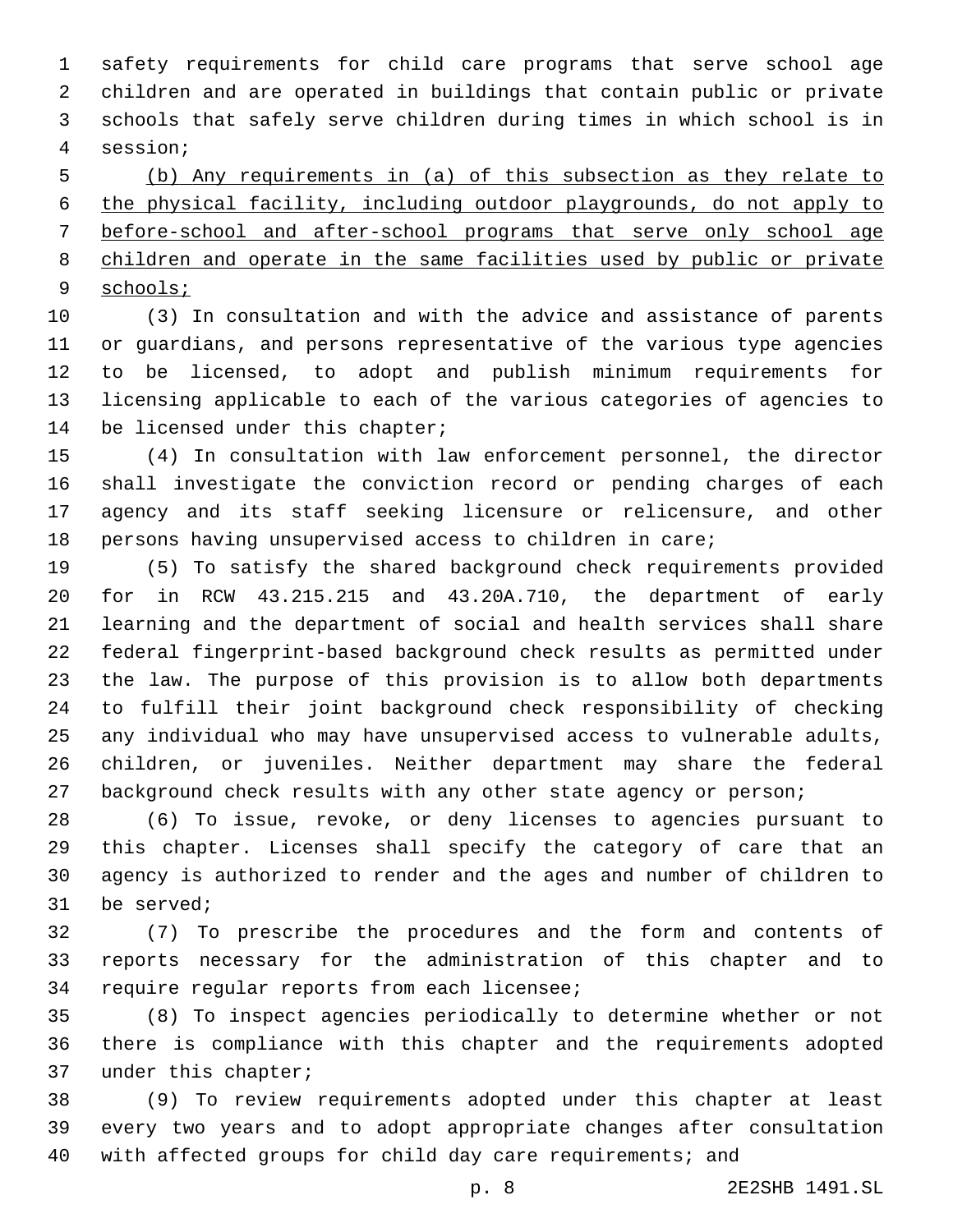(10) To consult with public and private agencies in order to help them improve their methods and facilities for the care and early 3 learning of children.

 NEW SECTION. **Sec. 5.** A new section is added to chapter 43.215 5 RCW to read as follows:

 REDUCTION OF BARRIERS—LOW-INCOME PROVIDERS AND PROGRAMS—EARLY ACHIEVERS. (1)(a) The department shall, in collaboration with tribal governments and community and statewide partners, implement a protocol to maximize and encourage participation in the early achievers program for culturally diverse and low-income center and family home child care providers. Amounts appropriated for the encouragement of culturally diverse and low-income center and family home child care provider participation shall be appropriated separately from the other funds appropriated for the department, are the only funds that may be used for the protocol, and may not be used for any other purposes. Funds appropriated for the protocol shall be considered an ongoing program for purposes of future departmental 18 budget requests.

 (b) During the first thirty months of implementation of the early achievers program the department shall prioritize the resources authorized in this section to assist providers rating at a level 2 in the early achievers program to help them reach a level 3 rating 23 wherever access to subsidized care is at risk.

 (2) The protocol should address barriers to early achievers program participation and include at a minimum the following:

26 (a) The creation of a substitute pool;

 (b) The development of needs-based grants for providers at level 2 in the early achievers program to assist with purchasing curriculum development, instructional materials, supplies, and equipment to improve program quality. Priority for the needs-based grants shall be given to culturally diverse and low-income providers;

 (c) The development of materials and assessments in a timely manner, and to the extent feasible, in the provider and family home 34 languages; and

 (d) The development of flexibility in technical assistance and coaching structures to provide differentiated types and amounts of support to providers based on individual need and cultural context.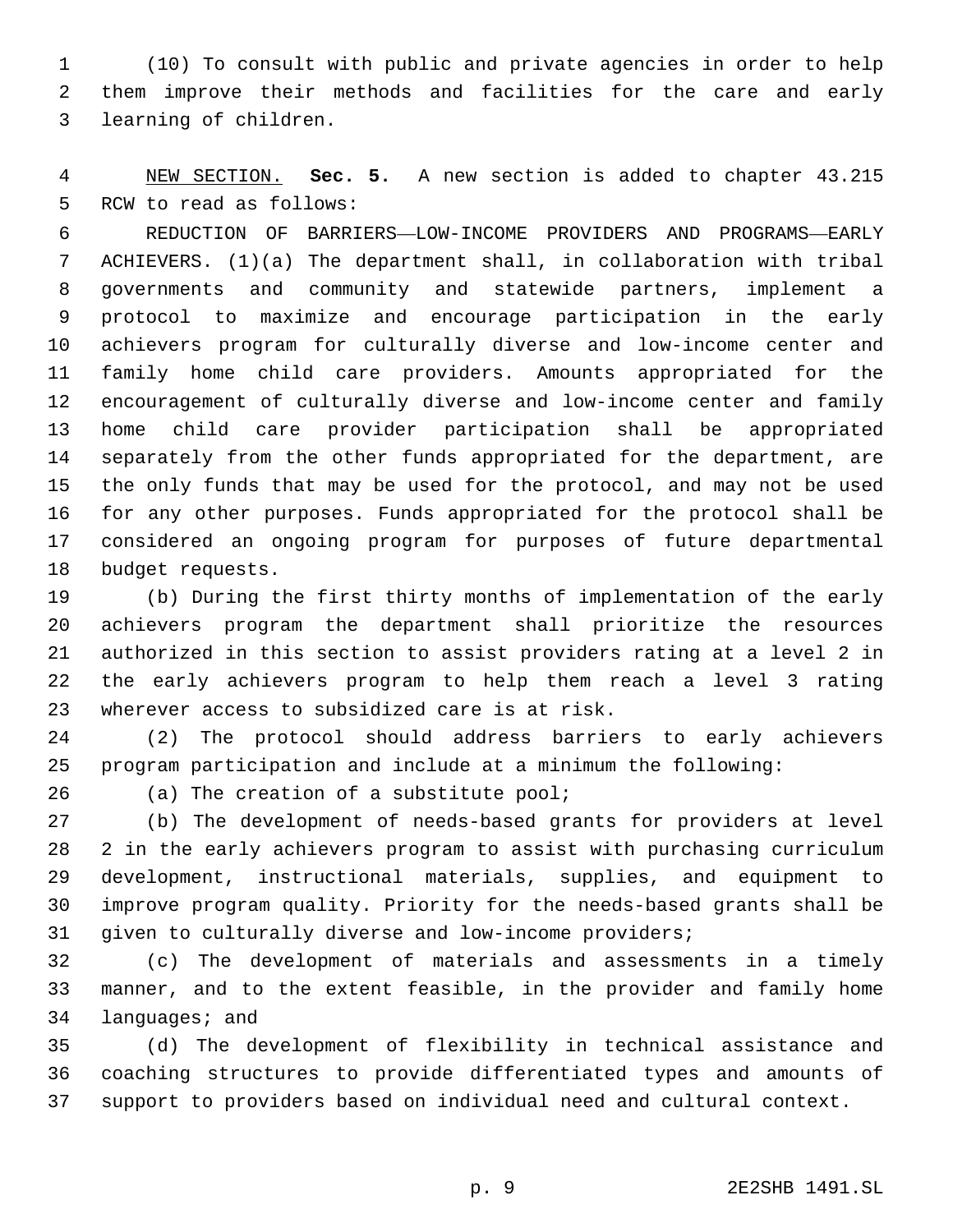**Sec. 6.** RCW 43.215.135 and 2013 c 323 s 9 are each amended to 2 read as follows:

 WORKING CONNECTIONS CHILD CARE. (1) The department shall establish and implement policies in the working connections child care program to promote stability and quality of care for children from low-income households. These policies shall focus on supporting school readiness for young learners. Policies for the expenditure of funds constituting the working connections child care program must be consistent with the outcome measures defined in RCW 74.08A.410 and the standards established in this section intended to promote 11 ((continuity of care for children)) stability, quality, and continuity of early care and education programming.

 (2) ((Beginning in fiscal year 2013,)) As recommended by Public Law 113-186, authorizations for the working connections child care 15 subsidy shall be effective for twelve months ((unless a change in circumstances necessitates reauthorization sooner than twelve months. The twelve-month certification applies only if the enrollments in the child care subsidy or working connections child care program are 19 eapped.

20 (3) Subject to the availability of amounts appropriated for this specific purpose, beginning September 1, 2013, working connections child care providers shall receive a five percent increase in the 23 subsidy rate for enrolling in level 2 in the early achievers programs. Providers must complete level 2 and advance to level 3 within thirty months in order to maintain this increase)) beginning July 1, 2016, unless an earlier date is provided in the omnibus appropriations act.

 (3) Existing child care providers serving nonschool age children and receiving state subsidy payments must complete the following requirements to be eligible for a state subsidy under this section:

(a) Enroll in the early achievers program by August 1, 2016;

 (b) Complete level 2 activities in the early achievers program by August 1, 2017; and

 (c) Rate at a level 3 or higher in the early achievers program by December 31, 2019. If a child care provider rates below a level 3 by December 31, 2019, the provider must complete remedial activities with the department, and rate at a level 3 or higher no later than June 30, 2020.

 (4) Effective July 1, 2016, a new child care provider serving nonschool age children and receiving state subsidy payments must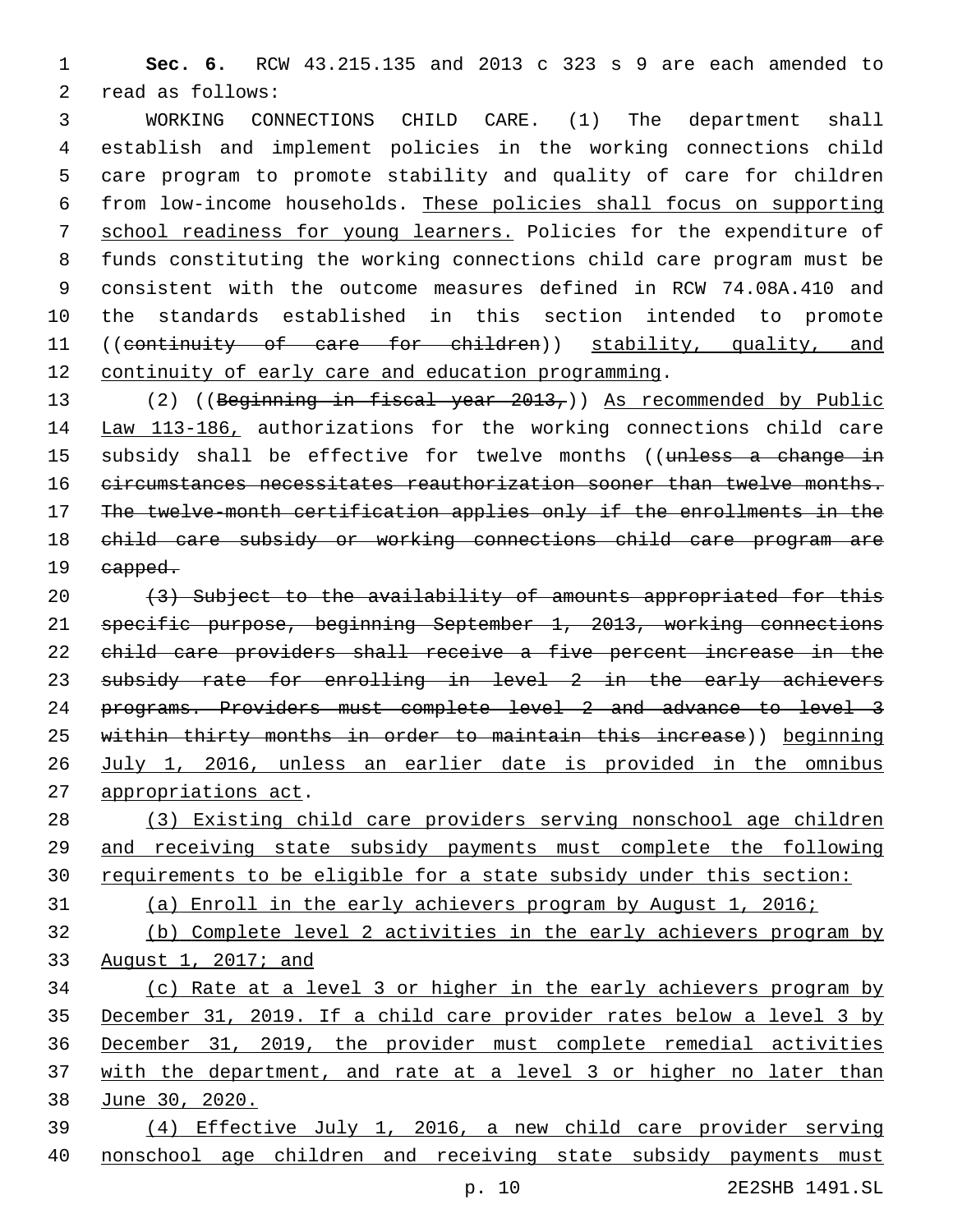complete the following activities to be eligible to receive a state

2 subsidy under this section:

 (a) Enroll in the early achievers program within thirty days of receiving the initial state subsidy payment;

 (b) Complete level 2 activities in the early achievers program within twelve months of enrollment; and

 (c) Rate at a level 3 or higher in the early achievers program 8 within thirty months of enrollment. If a child care provider rates below a level 3 within thirty months from enrollment into the early achievers program, the provider must complete remedial activities with the department, and rate at a level 3 or higher within six months of beginning remedial activities.

 (5) If a child care provider does not rate at a level 3 or higher following the remedial period, the provider is no longer eligible to receive state subsidy under this section.

 (6) If a child care provider serving nonschool age children and 17 receiving state subsidy payments has successfully completed all level 2 activities and is waiting to be rated by the deadline provided in this section, the provider may continue to receive a state subsidy pending the successful completion of the level 3 rating activity.

 (7) The department shall implement tiered reimbursement for early achievers program participants in the working connections child care program rating at level 3, 4, or 5.

 (8) The department shall account for a child care copayment 25 collected by the provider from the family for each contracted slot and establish the copayment fee by rule.

 **Sec. 7.** RCW 43.215.1352 and 2012 c 251 s 2 are each amended to read as follows:28

 WORKING CONNECTIONS CHILD CARE. Beginning July 1, 2016, or earlier if a different date is provided in the omnibus appropriations 31 act, when an applicant or recipient applies for or receives working 32 connections child care benefits, ((he or she)) the applicant or 33 recipient is required to  $($  :

  $(1)$ ) notify the department of social and health services, within 35 five days, of any change in providers( $(i - and)$ 

 $(2)$  Notify the department of social and health services, within ten days, about any significant change related to the number of child care hours the applicant or recipient needs, cost sharing, or 39 eligibility)).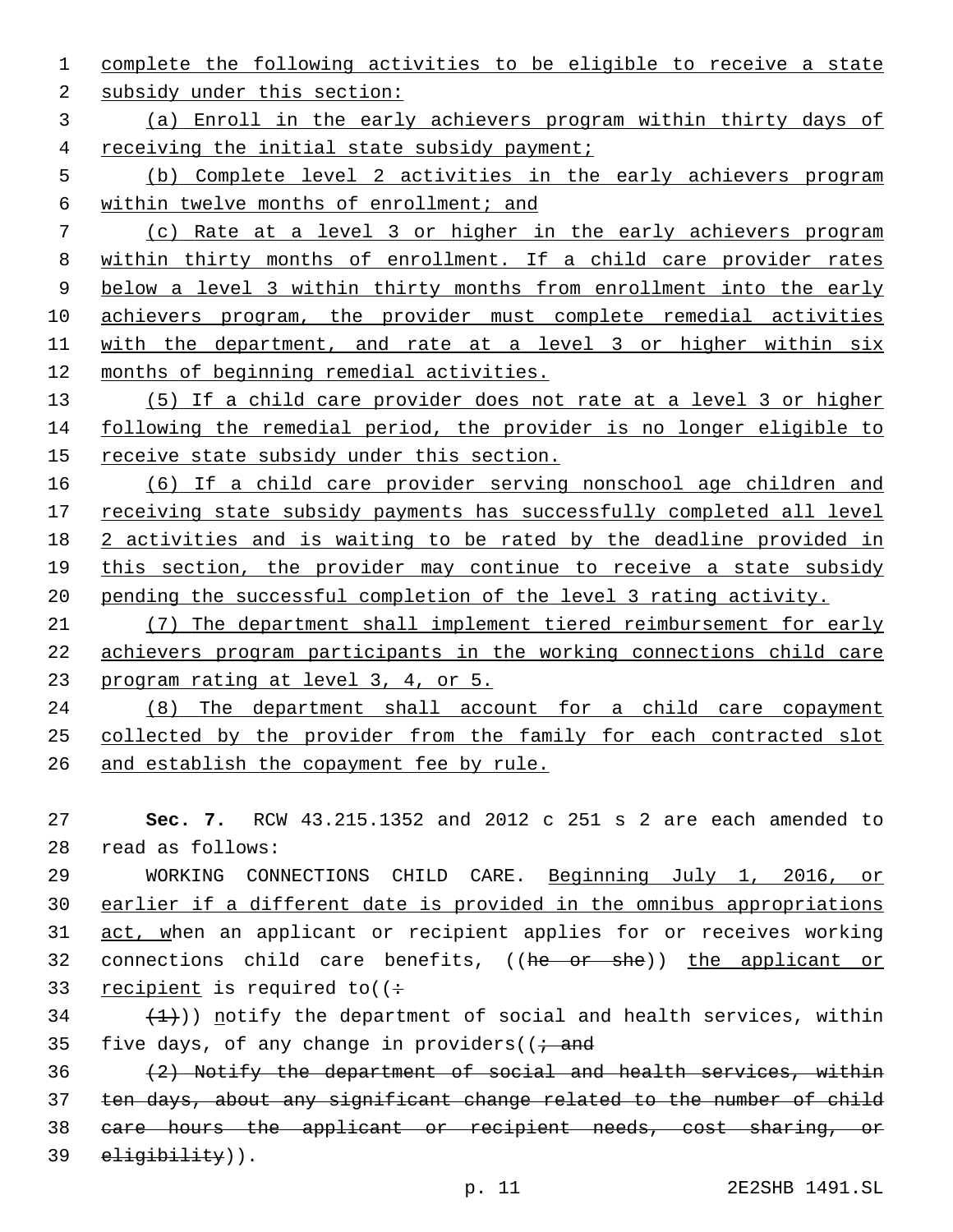**Sec. 8.** RCW 43.215.425 and 1994 c 166 s 6 are each amended to 2 read as follows:

 EARLY CHILDHOOD EDUCATION AND ASSISTANCE PROGRAM. (1) The department shall adopt rules under chapter 34.05 RCW for the administration of the early childhood education and assistance program. Approved early childhood education and assistance programs 7 shall conduct needs assessments of their service area( $(\tau)$ ) and identify any targeted groups of children, to include but not be limited to children of seasonal and migrant farmworkers and native 10 American populations living either on or off reservation(( $\frac{1}{1-\alpha}$ )). Approved early childhood education and assistance programs shall provide to the department a service delivery plan, to the extent practicable, that addresses these targeted populations.

 (2) The department, in developing rules for the early childhood 15 education and assistance program, shall consult with the early 16 learning advisory ((committee)) council, and shall consider such factors as coordination with existing head start and other early childhood programs, the preparation necessary for instructors, qualifications of instructors, adequate space and equipment, and special transportation needs. The rules shall specifically require the early childhood programs to provide for parental involvement in participation with their child's program, in local program policy decisions, in development and revision of service delivery systems, 24 and in parent education and training.

 (3) By January 1, 2016, the department shall adopt rules requiring early childhood education and assistance program employees 27 who have access to children to submit to a fingerprint background 28 check. Fingerprint background check procedures for the early childhood education and assistance program shall be the same as the background check procedures in RCW 43.215.215.

 **Sec. 9.** RCW 43.215.415 and 1994 c 166 s 5 are each amended to 32 read as follows:

 EARLY CHILDHOOD EDUCATION AND ASSISTANCE PROGRAM. (1) Approved early childhood education and assistance programs shall receive state-funded support through the department. Public or private ((nonsectarian)) organizations, including, but not limited to school districts, educational service districts, community and technical colleges, local governments, or nonprofit organizations, are eligible to participate as providers of the state early childhood education

p. 12 2E2SHB 1491.SL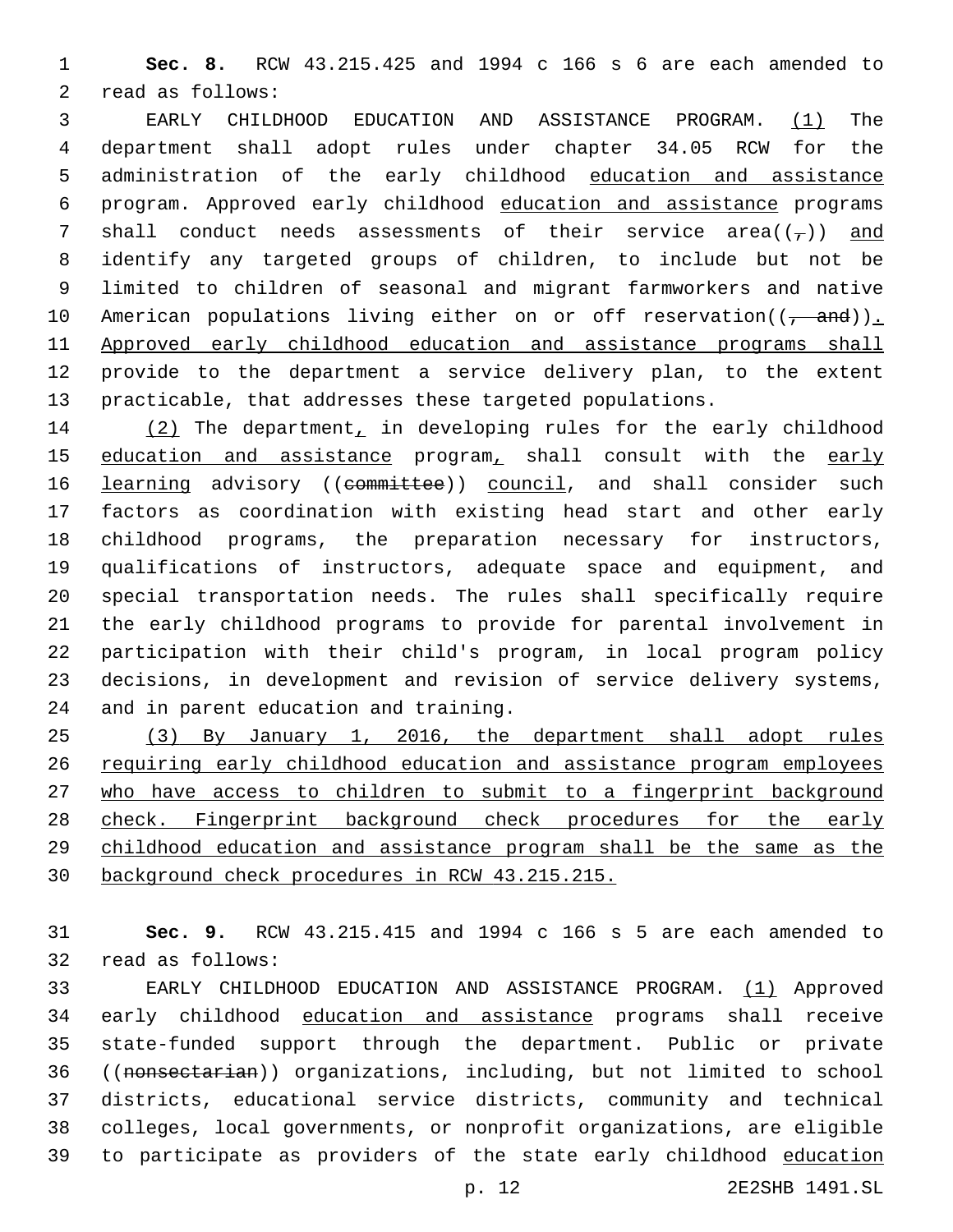1 and assistance program. ((Funds appropriated for the state program shall be used to continue to operate existing programs or to establish new or expanded early childhood programs, and shall not be 4 used to supplant federally supported head start programs.))

 (2) Funds obtained by providers through voluntary grants or contributions from individuals, agencies, corporations, or organizations may be used to expand or enhance preschool programs so long as program standards established by the department are 9 maintained((<del>, but shall not be used to supplant federally supported</del> 10 head start programs or state-supported early childhood programs)).

 (3) Persons applying to conduct the early childhood education and 12 assistance program shall identify targeted groups and the number of children to be served, program components, the qualifications of instructional and special staff, the source and amount of grants or contributions from sources other than state funds, facilities and equipment support, and transportation and personal care arrangements.

 (4) Existing early childhood education and assistance program providers must complete the following requirements to be eligible to receive state-funded support under the early childhood education and assistance program:

(a) Enroll in the early achievers program by October 1, 2015;

 (b) Rate at a level 4 or 5 in the early achievers program by March 1, 2016. If an early childhood education and assistance program provider rates below a level 4 by March 1, 2016, the provider must complete remedial activities with the department, and rate at a level 4 or 5 within six months of beginning remedial activities.

 (5) Effective October 1, 2015, a new early childhood education and assistance program provider must complete the requirements in this subsection (5) to be eligible to receive state-funded support under the early childhood education and assistance program:

 (a) Enroll in the early achievers program within thirty days of the start date of the early childhood education and assistance program contract;

 (b)(i) Except as provided in (b)(ii) of this subsection, rate at a level 4 or 5 in the early achievers program within twelve months of enrollment. If an early childhood education and assistance program provider rates below a level 4 within twelve months of enrollment, 38 the provider must complete remedial activities with the department, and rate at a level 4 or 5 within six months of beginning remedial activities.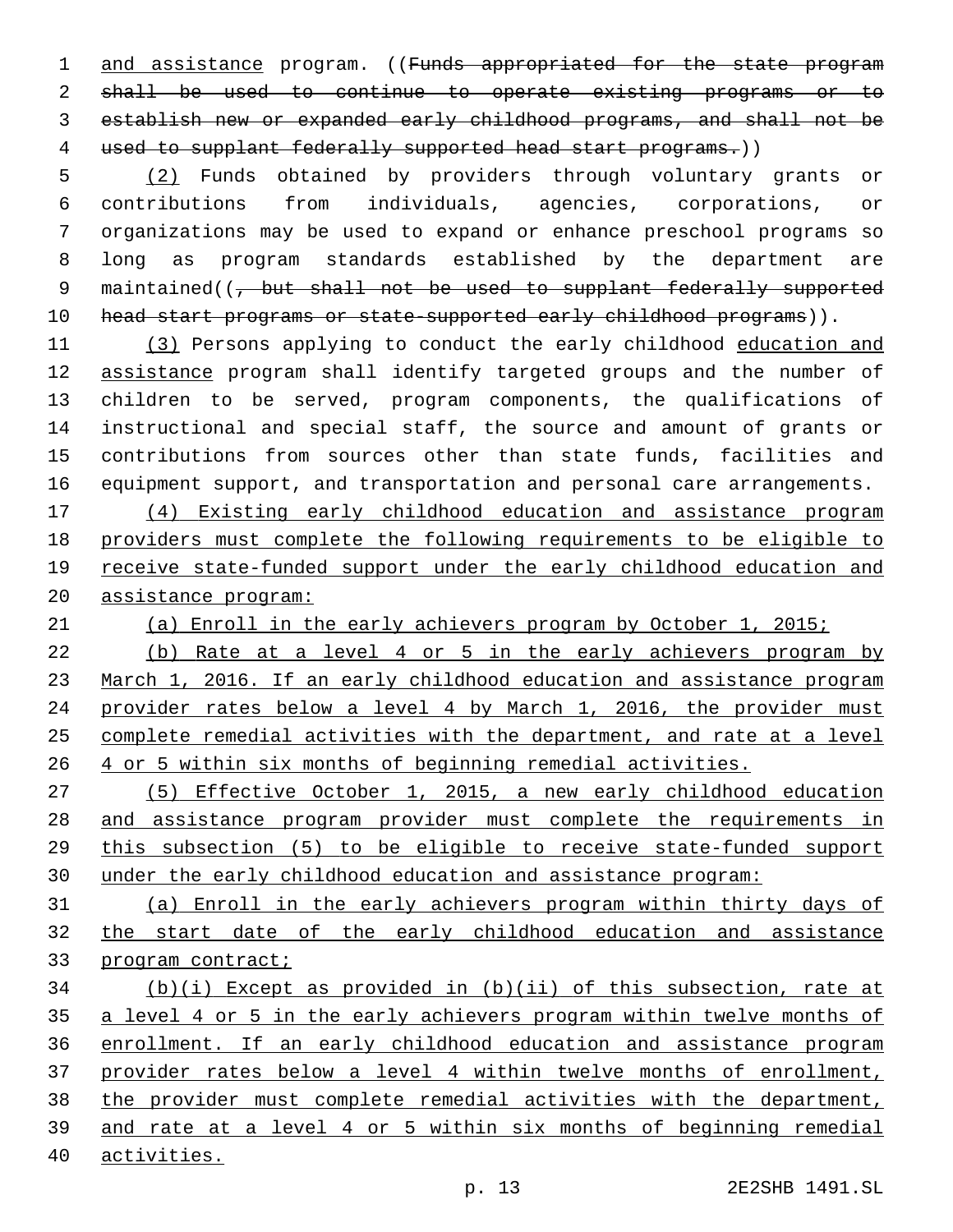(ii) Licensed or certified child care centers and homes that administer an early childhood education and assistance program shall rate at a level 4 or 5 in the early achievers program within eighteen months of the start date of the early childhood education and assistance program contract. If an early childhood education and assistance program provider rates below a level 4 within eighteen months, the provider must complete remedial activities with the department, and rate at a level 4 or 5 within six months of beginning remedial activities.

 (6)(a) If an early childhood education and assistance program provider has successfully completed all of the required early achievers program activities and is waiting to be rated by the 13 deadline provided in this section, the provider may continue to 14 participate in the early achievers program as an approved early childhood education and assistance program provider and receive state subsidy pending the successful completion of a level 4 or 5 rating.

 (b) To avoid disruption, the department may allow for early childhood education and assistance program providers who have rated below a level 4 after completion of the six-month remedial period to continue to provide services until the current school year is finished.

 (7) The department shall collect data periodically to determine the demand for full-day programming for early childhood education and assistance program providers. The department shall analyze this demand by geographic region and shall include the findings in the annual report required under section 18 of this act.

 (8) By December 1, 2015, the department shall develop a pathway for licensed or certified child care centers and homes to administer an early childhood education and assistance program. The pathway shall include an accommodation for these providers to rate at a level 4 or 5 in the early achievers program according to the timelines and standards established in subsection (5)(b)(ii) of this section.

 **Sec. 10.** RCW 43.215.430 and 2013 c 323 s 7 are each amended to read as follows:34

 EARLY CHILDHOOD EDUCATION AND ASSISTANCE PROGRAM. The department 36 shall review applications from public or private ((nonsectarian)) organizations for state funding of early childhood education and assistance programs. The department shall consider local community needs, demonstrated capacity, and the need to support a mixed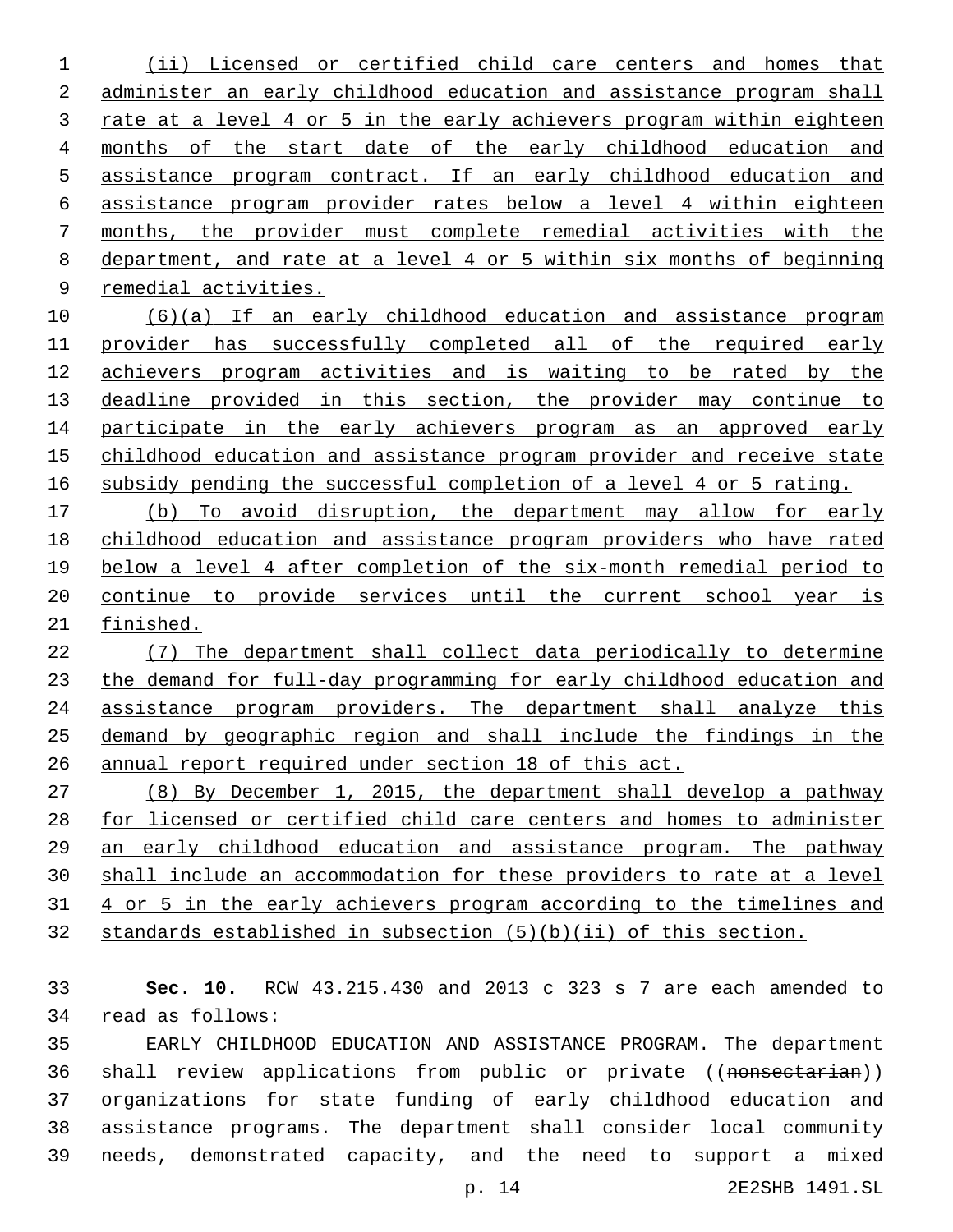delivery system of early learning that includes alternative models for delivery including licensed centers and licensed family child 3 care providers when reviewing applications.

 **Sec. 11.** RCW 43.215.455 and 2010 c 231 s 3 are each amended to 5 read as follows:

 EARLY CHILDHOOD EDUCATION AND ASSISTANCE PROGRAM. (1) Beginning September 1, 2011, an early learning program to provide voluntary preschool opportunities for children three and four years of age shall be implemented according to the funding and implementation plan 10 in RCW ((43.215.142)) 43.215.456. The program must ((be)) offer a 11 comprehensive program ((providing)) of early childhood education and 12 family support, (( $\Theta$ tions for)) including parental involvement( $(\tau)$ ) 13 and health information, screening, and referral services, ((as)) 14 based on family need ((is determined)). Participation in the program is voluntary. On a space available basis, the program may allow enrollment of children who are not otherwise eligible by assessing a 17 fee.

18 (2) The (( $f$ irst phase of the)) program shall be implemented by utilizing the program standards and eligibility criteria in the early 20 childhood education and assistance program in RCW 43.215.400 through 21 43.215.450.

 (3)(a) Beginning in the 2015-16 school year, the program implementation in this section shall prioritize early childhood education and assistance programs located in low-income neighborhoods within high-need geographical areas.

 (b) Following the priority in (a) of this subsection, preference 27 shall be given to programs meeting at least one of the following characteristics:

 (i) Programs offering an extended day program for early care and education;

 (ii) Programs offering services to children diagnosed with a special need; or

 (iii) Programs offering services to children involved in the child welfare system.

 (4) The director shall adopt rules for the following program components, as appropriate and necessary during the phased 37 implementation of the program, consistent with early achievers 38 program standards established in RCW 43.215.100: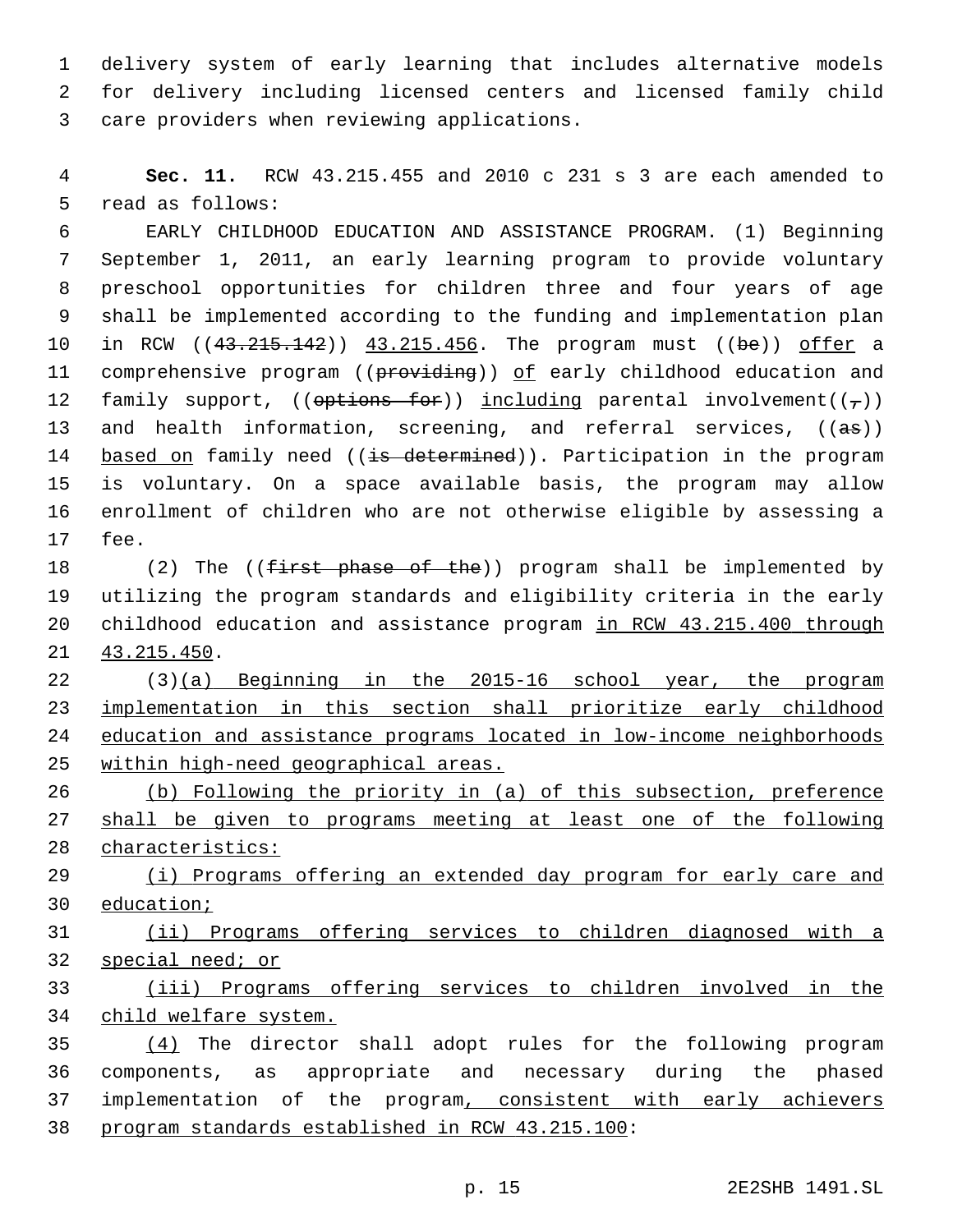1 (a) Minimum program standards((<del>, including lead teacher,</del> 2 assistant teacher, and staff qualifications));

3 (b) Approval of program providers; and

(c) Accountability and adherence to performance standards.

5  $((+4))$  (5) The department has administrative responsibility for:

 (a) Approving and contracting with providers according to rules 7 developed by the director under this section;

 (b) In partnership with school districts, monitoring program quality and assuring the program is responsive to the needs of 10 eligible children;

 (c) Assuring that program providers work cooperatively with school districts to coordinate the transition from preschool to kindergarten so that children and their families are well-prepared 14 and supported; and

(d) Providing technical assistance to contracted providers.

 **Sec. 12.** RCW 43.215.456 and 2015 c 128 s 4 are each amended to 17 read as follows:

 EARLY CHILDHOOD EDUCATION AND ASSISTANCE PROGRAM—FUNDING AND STATEWIDE IMPLEMENTATION. (1) Funding for the program of early learning established under this chapter must be appropriated to the department. Allocations must be made on the basis of eligible 22 children enrolled with eligible providers.

 (2) The program shall be implemented in phases, so that full implementation is achieved in the ((2018-19)) 2020-21 school year.

 (3) For the initial phase of the early learning program in school years 2011-12 and 2012-13, the legislature shall appropriate funding to the department for implementation of the program in an amount not less than the 2009-2011 enacted budget for the early childhood education and assistance program. The appropriation shall be sufficient to fund an equivalent number of slots as funded in the 31 2009-2011 enacted budget.

 (4) Beginning in the 2013-14 school year, additional funding for the program must be phased in beginning in school districts providing all-day kindergarten programs under RCW 28A.150.315.

35 (5) Funding shall continue to be phased in ((incrementally)) each year until full statewide implementation of the early learning program is achieved in the ((2018-19)) 2020-21 school year, at which time any eligible child shall be entitled to be enrolled in the 39 program.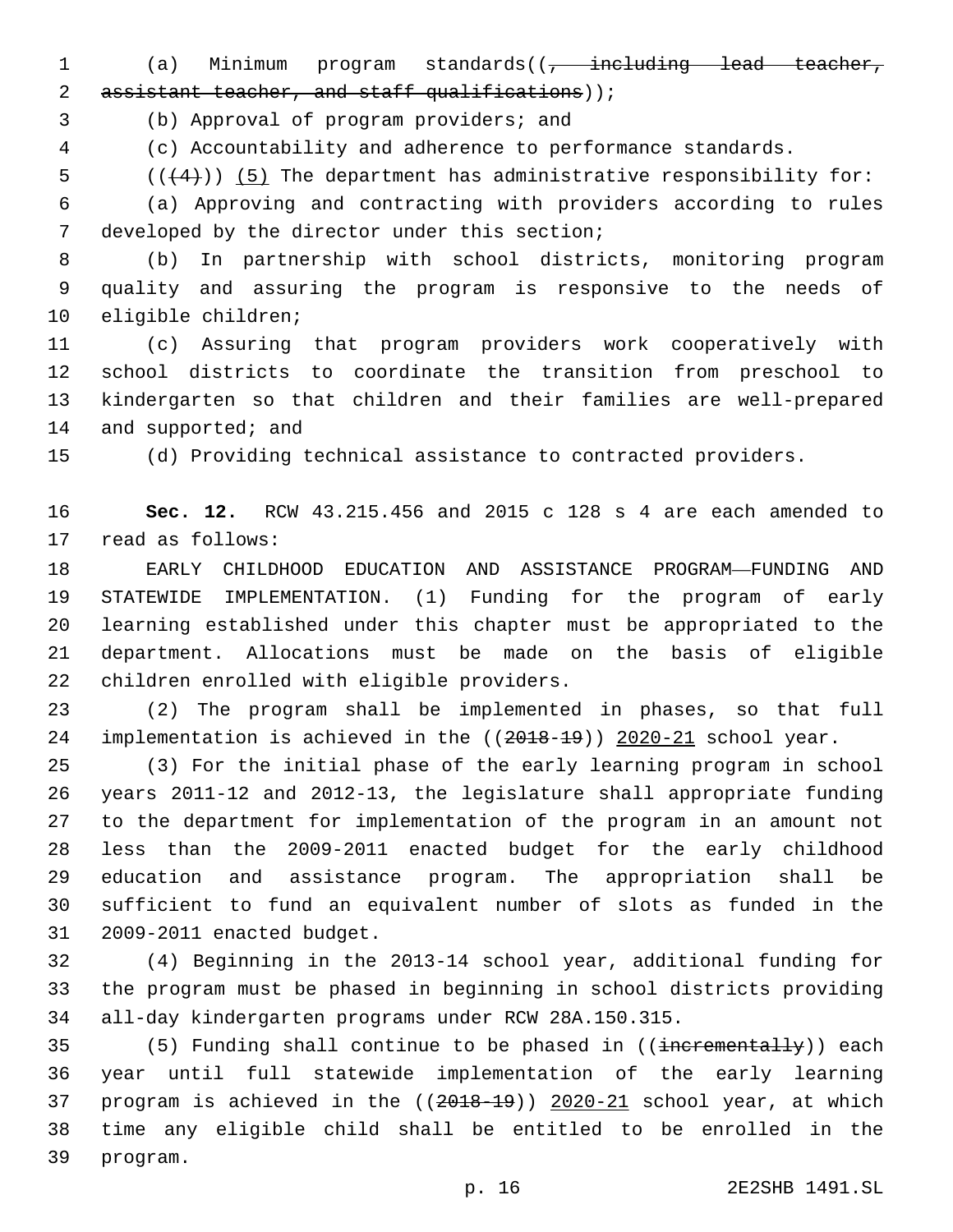(6) School districts and approved community-based early learning providers may contract with the department to provide services under the program. The department shall collaborate with school districts, community-based providers, and educational service districts to 5 promote an adequate supply of approved providers.

 NEW SECTION. **Sec. 13.** A new section is added to chapter 43.215 7 RCW to read as follows:

 PROGRAM DATA COLLECTION AND EVALUATION. (1) The education data center established in RCW 43.41.400 must collect longitudinal, student-level data on all children attending an early childhood education and assistance program. Upon completion of an electronic time and attendance record system, the education data center must collect longitudinal, student-level data on all children attending a working connections child care program. Data collected should capture 15 at a minimum the following characteristics:

16 (a) Daily program attendance;

17 (b) Identification of classroom and teacher;

(c) Early achievers program quality level rating;

19 (d) Program hours;

20 (e) Program duration;

 (f) Developmental results from the Washington kindergarten inventory of developing skills in RCW 28A.655.080; and

 (g) To the extent data is available, the distinct ethnic categories within racial subgroups of children and providers that align with categories recognized by the education data center.

 (2) The department shall provide early learning providers student-level data collected pursuant to this section that are specific to the early learning provider's program. Upon completion of an electronic time and attendance record system identified in subsection (1) of this section, the department shall provide child care providers student-level data that are specific to the child care provider's program.32

 (3)(a) The department shall review available research and best practices literature on cultural competency in early learning settings. The department shall review the K-12 components for cultural competency developed by the professional educator standards board and identify components appropriate for early learning 38 professional development.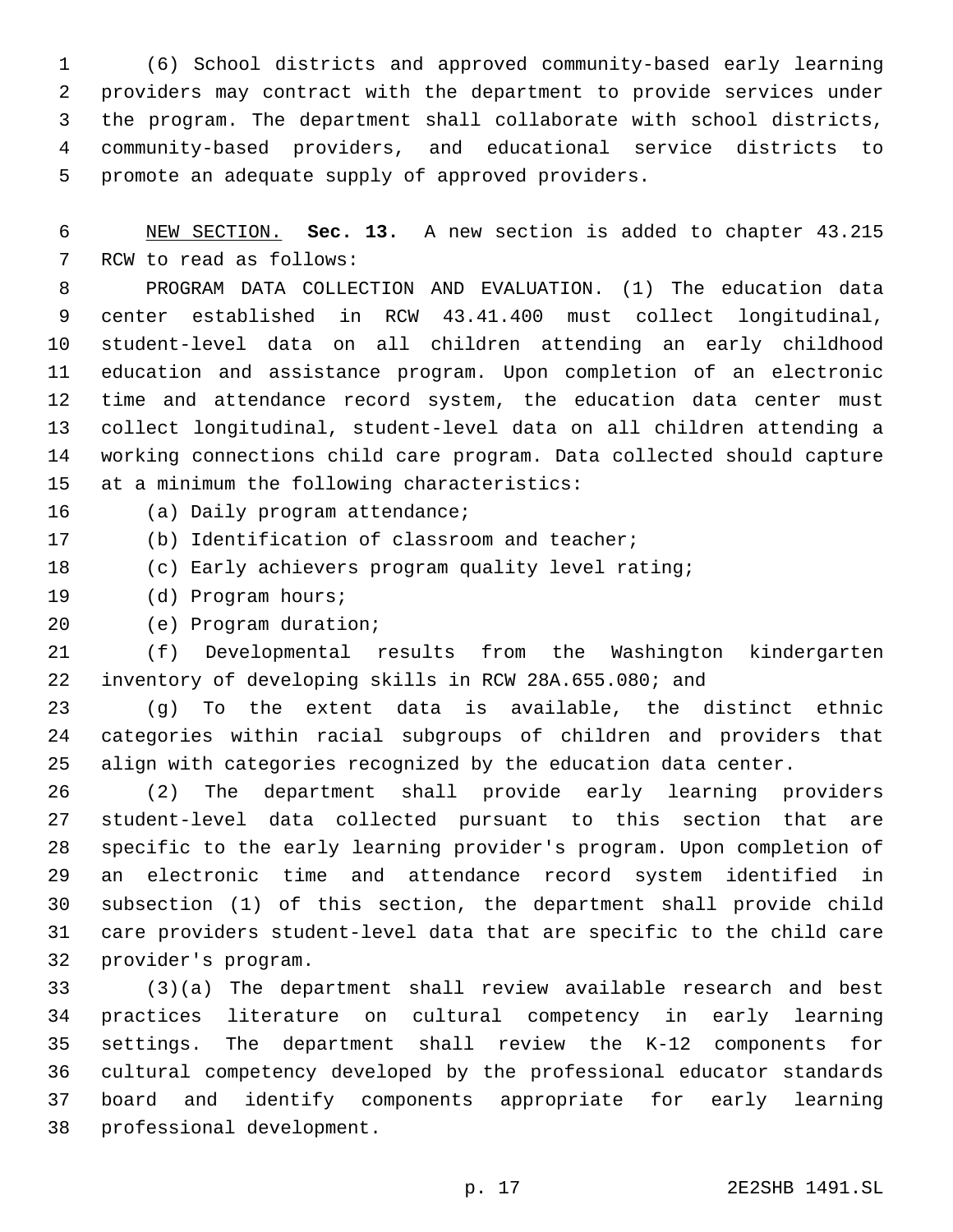(b) By July 31, 2016, the department shall provide recommendations to the appropriate committees of the legislature and the early learning advisory council on research-based cultural competency standards for early learning professional training.

 (4)(a) The Washington state institute for public policy shall conduct a longitudinal analysis examining relationships between the early achievers program quality ratings levels and outcomes for children participating in subsidized early care and education 9 programs.

 (b) The institute shall submit the first report to the appropriate committees of the legislature and the early learning advisory council by December 31, 2019. The institute shall submit subsequent reports annually to the appropriate committees of the legislature and the early learning advisory council by December 31st, with the final report due December 31, 2022. The final report shall 16 include a cost-benefit analysis.

 (5)(a) By December 1, 2015, the department shall provide recommendations to the appropriate committees of the legislature on child attendance policies pertaining to the working connections child care program and the early childhood education and assistance program. The recommendations shall include the following:

(i) Allowable periods of child absences;

 (ii) Required contact with parents or caregivers to discuss child absences and encourage regular program attendance; and

 (iii) A de-enrollment procedure when allowable child absences are 26 exceeded.

 (b) The department shall develop recommendations on child absences and attendance within the department's appropriations.

 NEW SECTION. **Sec. 14.** A new section is added to chapter 43.215 30 RCW to read as follows:

 CONTRACTED CHILD CARE SLOTS AND VOUCHERS. (1) The department may employ a combination of vouchers and contracted slots for the subsidized child care programs in RCW 43.215.135. Child care vouchers preserve parental choice. Child care contracted slots promote access to continuous quality care for children, provide parents and caregivers stable child care that supports employment, and allow providers to have predictable funding. Any contracted slots the department may create under this section must meet the requirements 39 in subsections (2) through (6) of this section.

p. 18 2E2SHB 1491.SL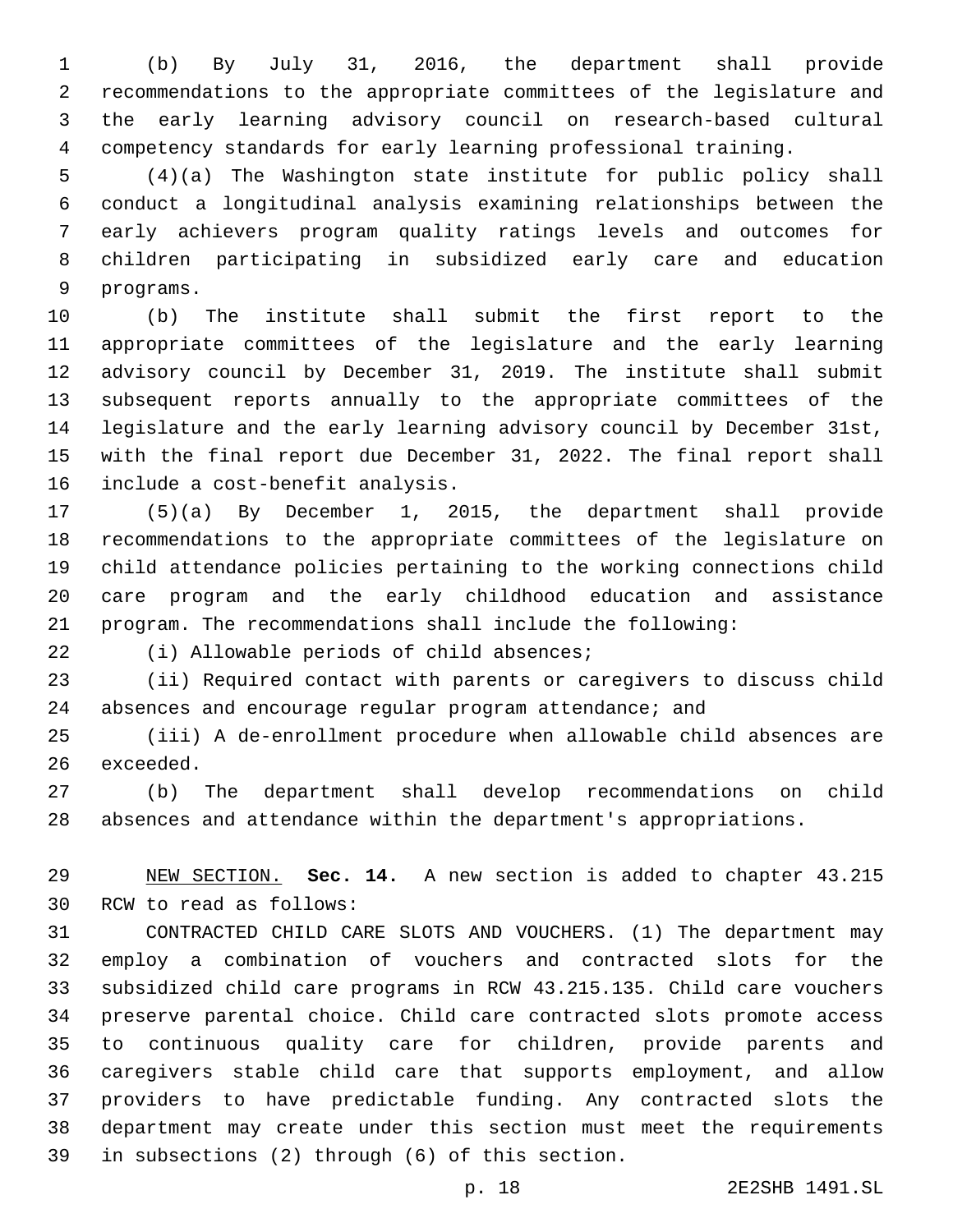(2) Only child care providers who participate in the early achievers program and rate at a level 3, 4, or 5 are eligible to be 3 awarded a contracted slot.

 (3)(a) The department is required to use data to calculate a set number of targeted contracted slots. In calculating the number, the department must take into account a balance of family home and center child care programs and the overall geographic distribution of child care programs in the state and the distribution of slots between ages 9 zero and five.

 (b) The targeted contracted slots are reserved for programs 11 meeting both of the following conditions:

12 (i) Programs in low-income neighborhoods; and

 (ii) Programs that consist of at least fifty percent of children 14 receiving subsidy pursuant to RCW 43.215.135.

 (c) Until August 1, 2017, the department shall assure an even distribution of contracted slots for children birth to age five.

 (4) The department shall award the remaining contracted slots via a competitive process and prioritize child care programs with at 19 least one of the following characteristics:

(a) Programs located in a high-need geographic area;

 (b) Programs partnering with elementary schools to offer transitional planning and support to children as they advance to 23 kindergarten;

 (c) Programs serving children involved in the child welfare 25 system; or

(d) Programs serving children diagnosed with a special need.

 (5) The department shall pay a provider for each contracted slot, unless a contracted slot is not used for thirty days.

 (6) The department shall include the number of contracted slots that use both early childhood education and assistance program funding and working connections child care program funding in the annual report to the legislature required under section 18 of this 33 act.

 NEW SECTION. **Sec. 15.** A new section is added to chapter 43.215 35 RCW to read as follows:

 INTEGRATION WITH LOCAL GOVERNMENT EFFORTS. (1) The foundation of quality in the early care and education system in Washington is the quality rating and improvement system entitled the early achievers program. In an effort to build on the existing quality framework,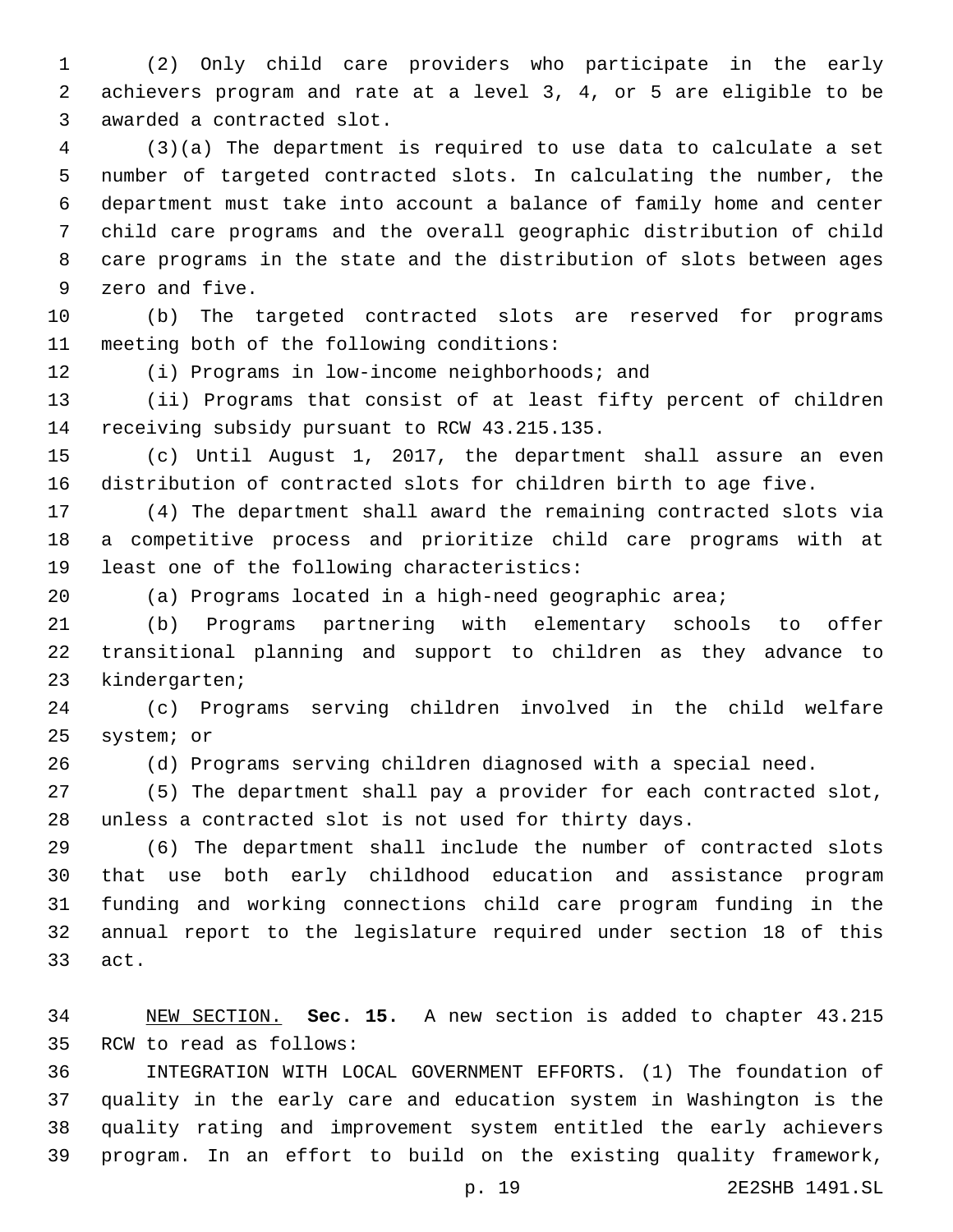enhance access to quality care for children, and strengthen the entire early care and education systems in the state, it is important to integrate the efforts of state and local governments.

 (2) Local governments are encouraged to collaborate with the department when establishing early learning programs for residents.

 (3) Local governments may contribute funds to the department for 7 the following purposes:

 (a) Initial investments to build capacity and quality in local 9 early care and education programming; and

(b) Reductions in copayments charged to parents or caregivers.

 (4) Funds contributed to the department by local governments must be deposited in the early start account established in section 17 of 13 this act.

 **Sec. 16.** RCW 43.215.090 and 2012 c 229 s 589 are each amended to 15 read as follows:

 EARLY LEARNING ADVISORY COUNCIL. (1) The early learning advisory council is established to advise the department on statewide early learning issues that would build a comprehensive system of quality early learning programs and services for Washington's children and families by assessing needs and the availability of services, aligning resources, developing plans for data collection and professional development of early childhood educators, and 23 establishing key performance measures.

 (2) The council shall work in conjunction with the department to develop a statewide early learning plan that guides the department in promoting alignment of private and public sector actions, objectives, 27 and resources, and ensuring school readiness.

 (3) The council shall include diverse, statewide representation from public, nonprofit, and for-profit entities. Its membership shall reflect regional, racial, and cultural diversity to adequately represent the needs of all children and families in the state.

 (4) Councilmembers shall serve two-year terms. However, to stagger the terms of the council, the initial appointments for twelve of the members shall be for one year. Once the initial one-year to two-year terms expire, all subsequent terms shall be for two years, with the terms expiring on June 30th of the applicable year. The terms shall be staggered in such a way that, where possible, the terms of members representing a specific group do not expire 39 simultaneously.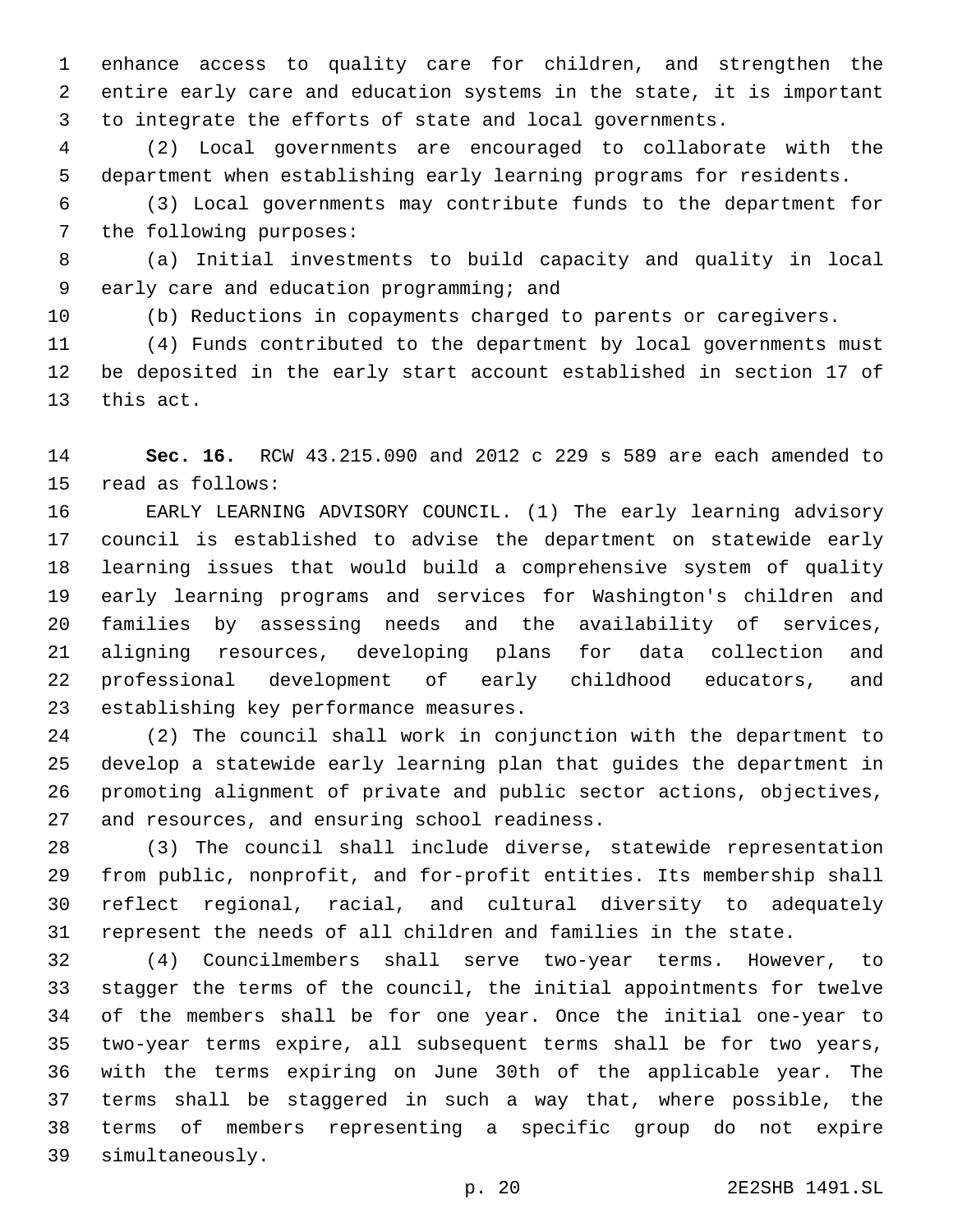(5) The council shall consist of not more than twenty-three 2 members, as follows:

 (a) The governor shall appoint at least one representative from each of the following: The department, the office of financial management, the department of social and health services, the department of health, the student achievement council, and the state 7 board for community and technical colleges;

 (b) One representative from the office of the superintendent of public instruction, to be appointed by the superintendent of public 10 instruction;

 (c) The governor shall appoint seven leaders in early childhood education, with at least one representative with experience or expertise in one or more of the areas such as the following: The K-12 system, family day care providers, and child care centers with four of the seven governor's appointees made as follows:

 (i) The head start state collaboration office director or the 17 director's designee;

 (ii) A representative of a head start, early head start, migrant/ seasonal head start, or tribal head start program;

(iii) A representative of a local education agency; and

 (iv) A representative of the state agency responsible for programs under section 619 or part C of the federal individuals with 23 disabilities education act;

 (d) Two members of the house of representatives, one from each caucus, and two members of the senate, one from each caucus, to be appointed by the speaker of the house of representatives and the 27 president of the senate, respectively;

 (e) Two parents, one of whom serves on the department's parent 29 advisory group, to be appointed by the governor;

 (f) One representative of the private-public partnership created in RCW 43.215.070, to be appointed by the partnership board;

 (g) One representative designated by sovereign tribal 33 governments; and

 (h) One representative from the Washington federation of independent schools.35

 (6) The council shall be cochaired by one representative of a state agency and one nongovernmental member, to be elected by the 38 council for two-year terms.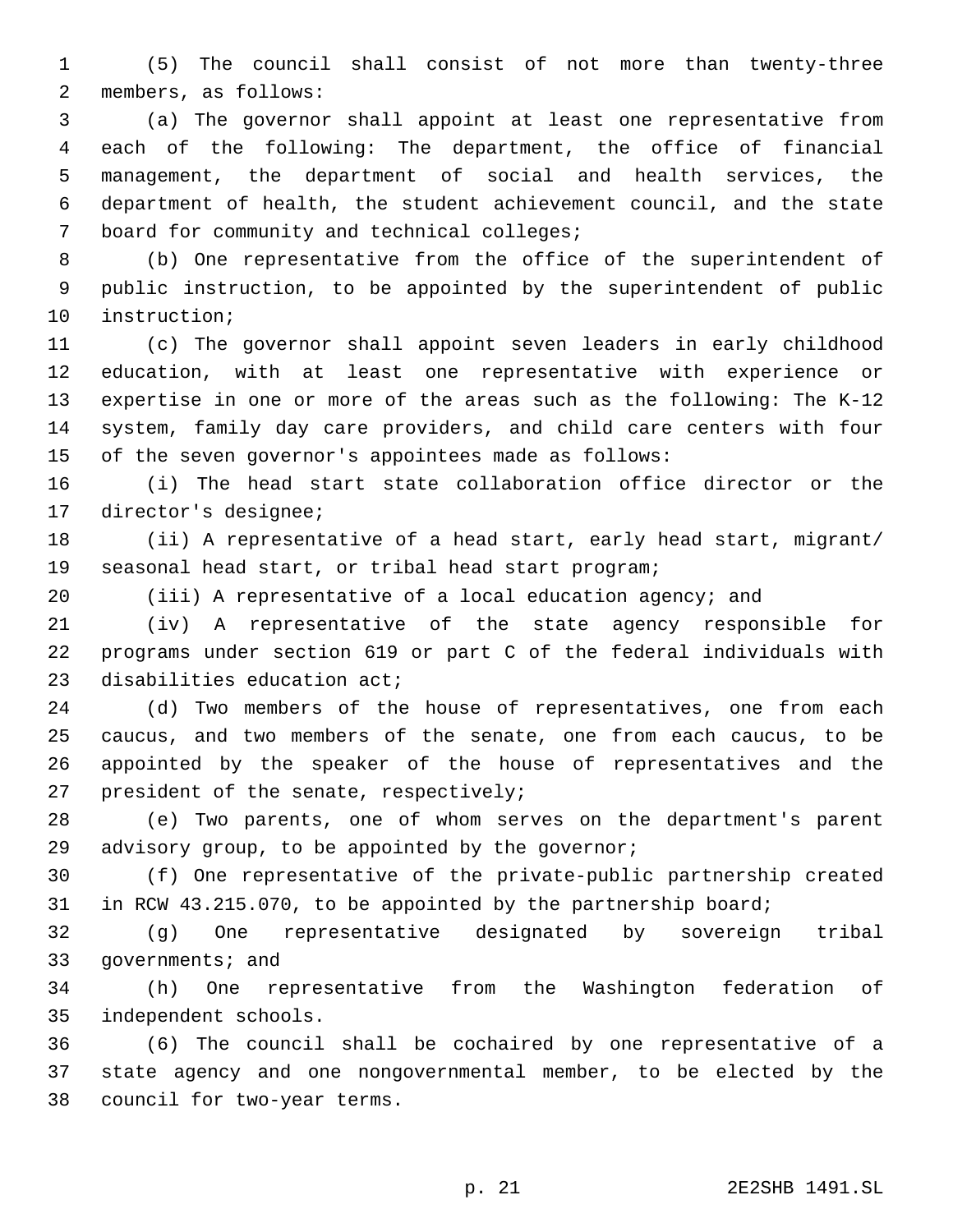(7) The council shall appoint two members and stakeholders with expertise in early learning to sit on the technical working group 3 created in section 2, chapter 234, Laws of 2010.

 (8) Each member of the board shall be compensated in accordance with RCW 43.03.240 and reimbursed for travel expenses incurred in carrying out the duties of the board in accordance with RCW 43.03.050 7 and 43.03.060.

 (9)(a) The council shall convene an early achievers review subcommittee to provide feedback and guidance on strategies to improve the quality of instruction and environment for early learning and provide input and recommendations on the implementation and refinement of the early achievers program. The review conducted by 13 the subcommittee shall be a part of the annual progress report required in section 18 of this act. At a minimum the review shall address the following:

(i) Adequacy of data collection procedures;

17 (ii) Coaching and technical assistance standards;

 (iii) Progress in reducing barriers to participation for low- income providers and providers from diverse cultural backgrounds, including a review of the early achievers program's rating tools, 21 quality standard areas, and components, and how they are applied;

 (iv) Strategies in response to data on the effectiveness of early achievers program standards in relation to providers and children 24 from diverse cultural backgrounds;

 (v) Status of the life circumstance exemption protocols; and (vi) Analysis of early achievers program data trends.

 (b) The subcommittee must include consideration of cultural linguistic responsiveness when analyzing the areas for review required by (a) of this subsection.

 (c) The subcommittee shall include representatives from child care centers, family child care, the early childhood education and assistance program, contractors for early achievers program technical 33 assistance and coaching, tribal governments, the organization responsible for conducting early achiever program ratings, and parents of children participating in early learning programs, including working connections child care and early childhood education and assistance programs. The subcommittee shall include representatives from diverse cultural and linguistic backgrounds.

(10) The department shall provide staff support to the council.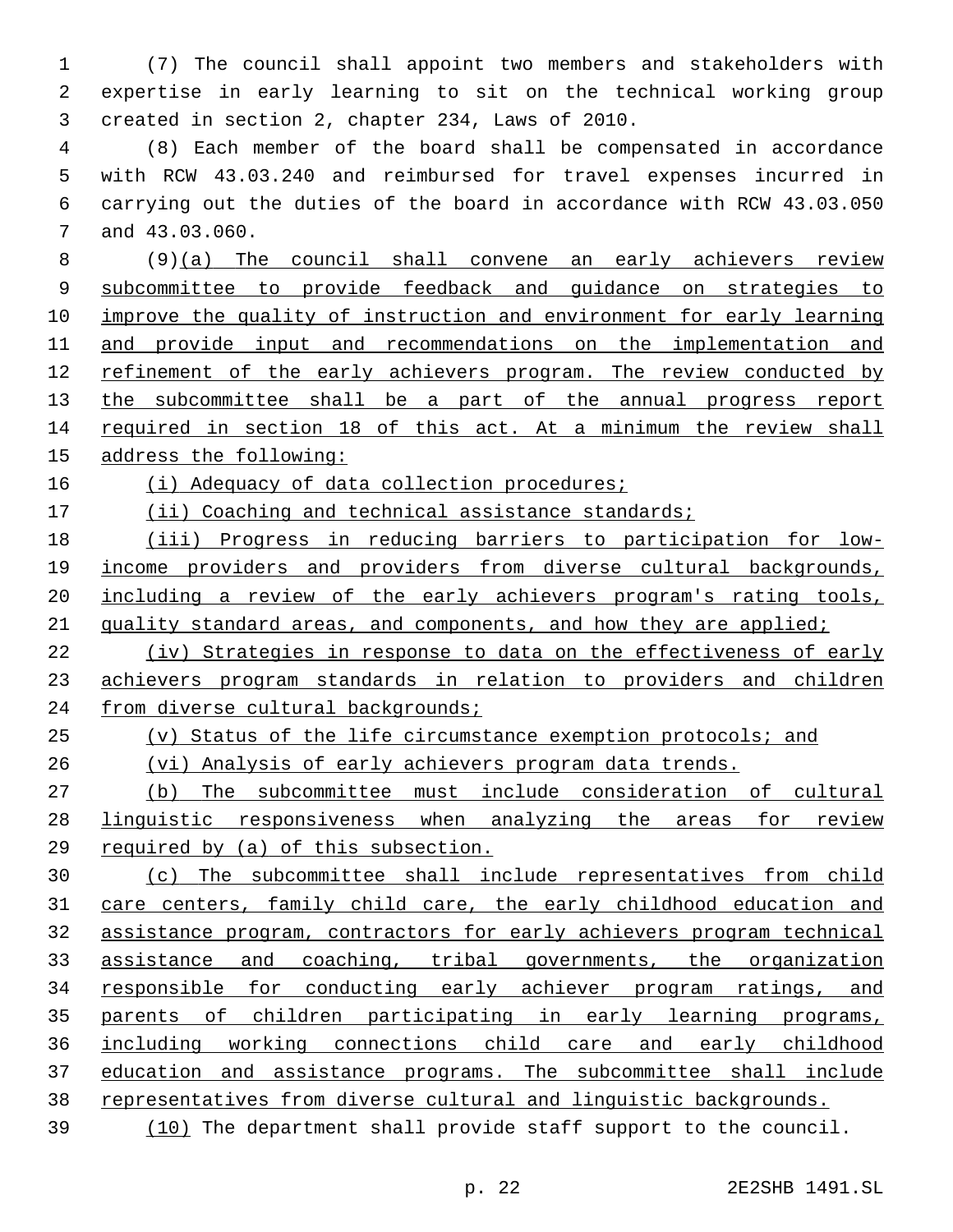NEW SECTION. **Sec. 17.** A new section is added to chapter 43.215 2 RCW to read as follows:

 EARLY START ACCOUNT. The early start account is created in the state treasury. Revenues in the account shall consist of appropriations by the legislature and all other sources deposited into the account. Moneys in the account may only be used after appropriation. Expenditures from the account may be used only to improve the quality of early care and education programming. The 9 department oversees the account.

 NEW SECTION. **Sec. 18.** A new section is added to chapter 43.215 11 RCW to read as follows:

 ANNUAL PROGRESS REPORT. (1) Beginning December 15, 2015, and each December 15th thereafter, the department, in collaboration with the statewide child care resource and referral organization, and the early achievers review subcommittee of the early learning advisory council, shall submit, in compliance with RCW 43.01.036, a progress report to the governor and the legislature regarding providers' progress in the early achievers program. Each progress report must 19 include the following elements:

 (a) The number, and relative percentage, of family child care and center providers who have enrolled in the early achievers program and 22 who have:

23 (i) Completed the level 2 activities;

 (ii) Completed rating readiness consultation and are waiting to be rated;

 (iii) Achieved the required rating level to remain eligible for state-funded support under the early childhood education and assistance program or a subsidy under the working connections child 29 care program;

 (iv) Not achieved the required rating level initially but qualified for and are working through intensive targeted support in preparation for a partial rerate outside the standard rating cycle;

 (v) Not achieved the required rating level initially and engaged in remedial activities before successfully achieving the required 35 rating level;

 (vi) Not achieved the required rating level after completing 37 remedial activities; or

 (vii) Received an extension from the department based on exceptional circumstances pursuant to RCW 43.215.100;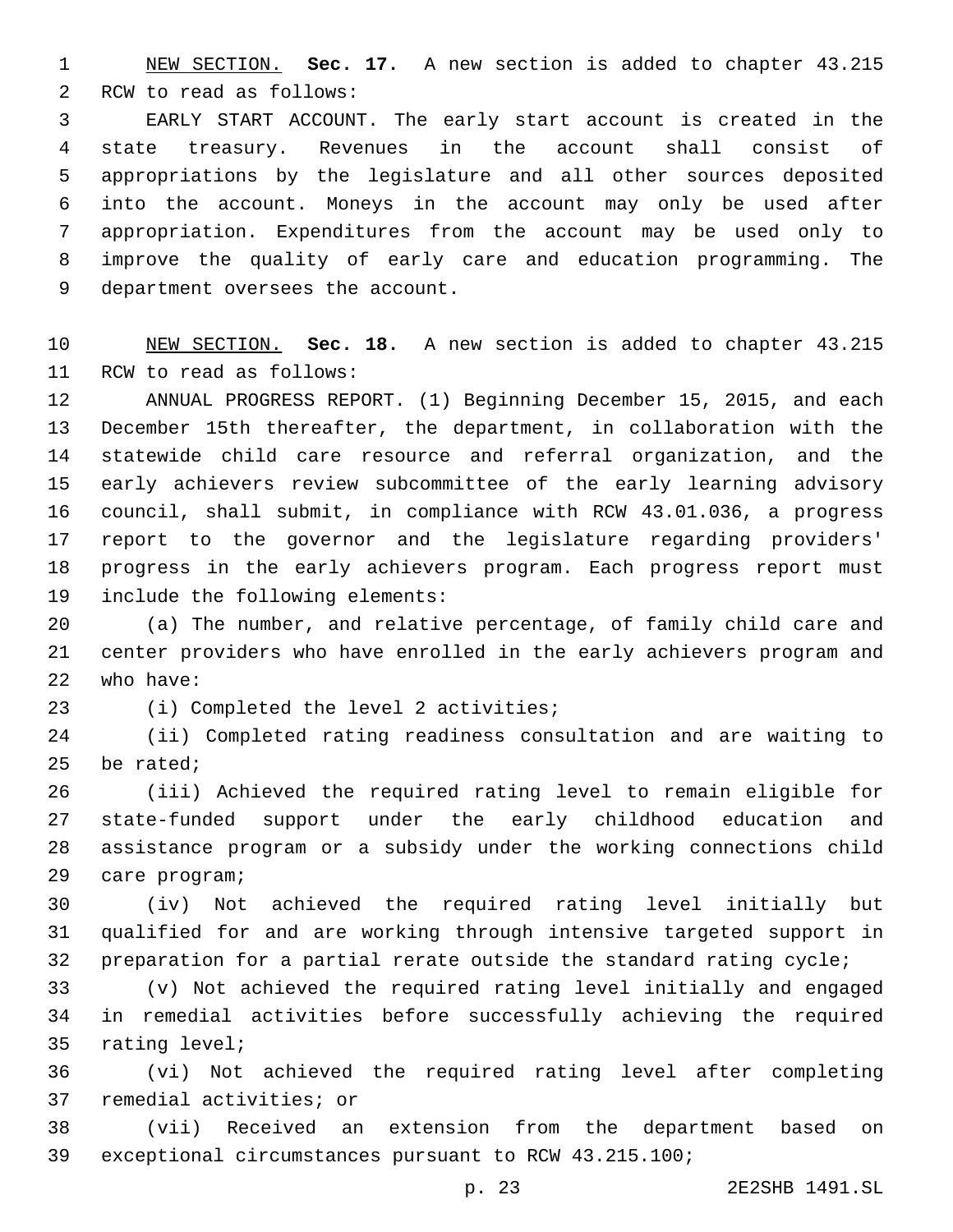(b) A review of the services available to providers and children 2 from diverse cultural backgrounds;

 (c) An examination of the effectiveness of efforts to increase successful participation by providers serving children and families from diverse cultural and linguistic backgrounds and providers who serve children from low-income households;6

 (d) A description of the primary obstacles and challenges faced by providers who have not achieved the required rating level to 9 remain eligible to receive:

 (i) A subsidy under the working connections child care program; 11 or

 (ii) State-funded support under the early childhood education and 13 assistance program;

 (e) A summary of the types of exceptional circumstances for which the department has granted an extension pursuant to RCW 43.215.100;

 (f) The average amount of time required for providers to achieve local level milestones within each level of the early achievers 18 program;

 (g) To the extent data is available, an analysis of the distribution of early achievers program-rated facilities in relation to child and provider demographics, including but not limited to race and ethnicity, home language, and geographical location;

 (h) Recommendations for improving access for children from diverse cultural backgrounds to providers rated at a level 3 or 25 higher in the early achievers program;

 (i) Recommendations for improving the early achievers program 27 standards;

 (j) An analysis of any impact from quality strengthening efforts on the availability and quality of infant and toddler care;

 (k) The number of contracted slots that use both early childhood education and assistance program funding and working connections 32 child care program funding; and

 (l) A description of the early childhood education and assistance 34 program implementation to include the following:

 (i) Progress on early childhood education and assistance program implementation as required pursuant to RCW 43.215.415, 43.215.425, 37 and 43.215.455;

 (ii) An examination of the regional distribution of new preschool 39 programming by zip code;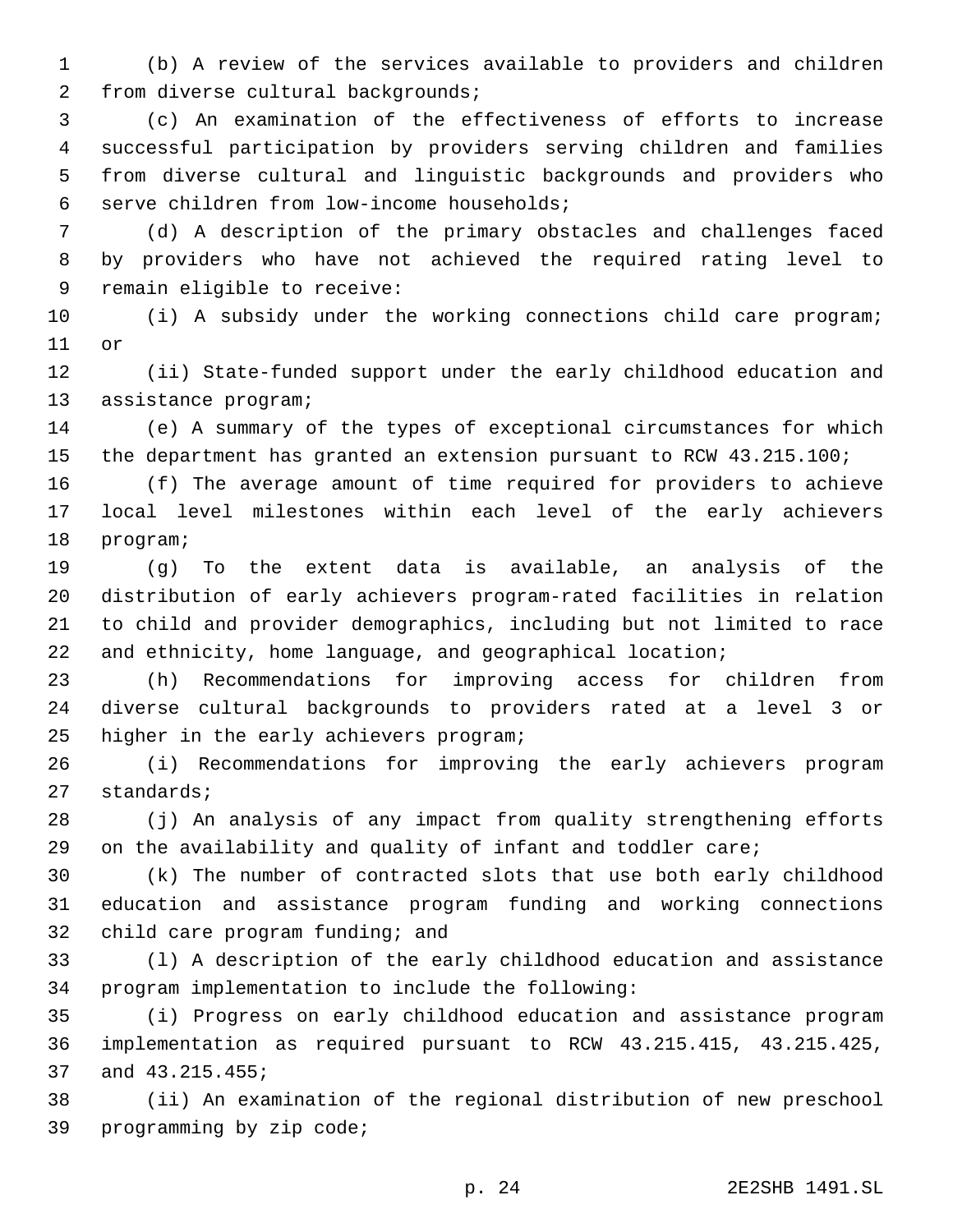(iii) An analysis of the impact of preschool expansion on low-2 income neighborhoods and communities;

 (iv) Recommendations to address any identified barriers to access to quality preschool for children living in low-income neighborhoods;

 (v) An analysis of any impact of extended day early care and 6 education opportunities directives;

 (vi) An examination of any identified barriers for providers to 8 offer extended day early care and education opportunities;

 (vii) An analysis of the demand for full-day programming for early childhood education and assistance program providers required 11 under RCW 43.215.415; and

 (viii) To the extent data is available, an analysis of the cultural diversity of early childhood education and assistance 14 program providers and participants.

 (2) The first annual report due under subsection (1) of this section also shall include a description of the early achievers program extension protocol required under RCW 43.215.100.

 (3) The elements required to be reported under subsection (1)(a) of this section must be reported at the county level, and for those counties with a population of five hundred thousand and higher, the 21 data must be reported at the zip code level.

 (4) If, based on information in an annual report submitted in 2018 or later under this section, fifteen percent or more of the licensed or contracted providers who are participating in the early achievers program in a county or in a single zip code have not achieved the rating levels under RCW 43.215.135 and 43.215.415, the 27 department must:

 (a) Analyze the reasons providers in the affected counties or zip codes have not attained the required rating levels; and

 (b) Develop a plan to mitigate the effect on the children and families served by these providers. The plan must be submitted to the legislature as part of the annual progress report along with any recommendations for legislative action to address the needs of the providers and the children and families they serve.

 **Sec. 19.** RCW 43.215.010 and 2013 c 323 s 3 and 2013 c 130 s 1 are each reenacted and amended to read as follows:

 DEFINITIONS. The definitions in this section apply throughout this chapter unless the context clearly requires otherwise.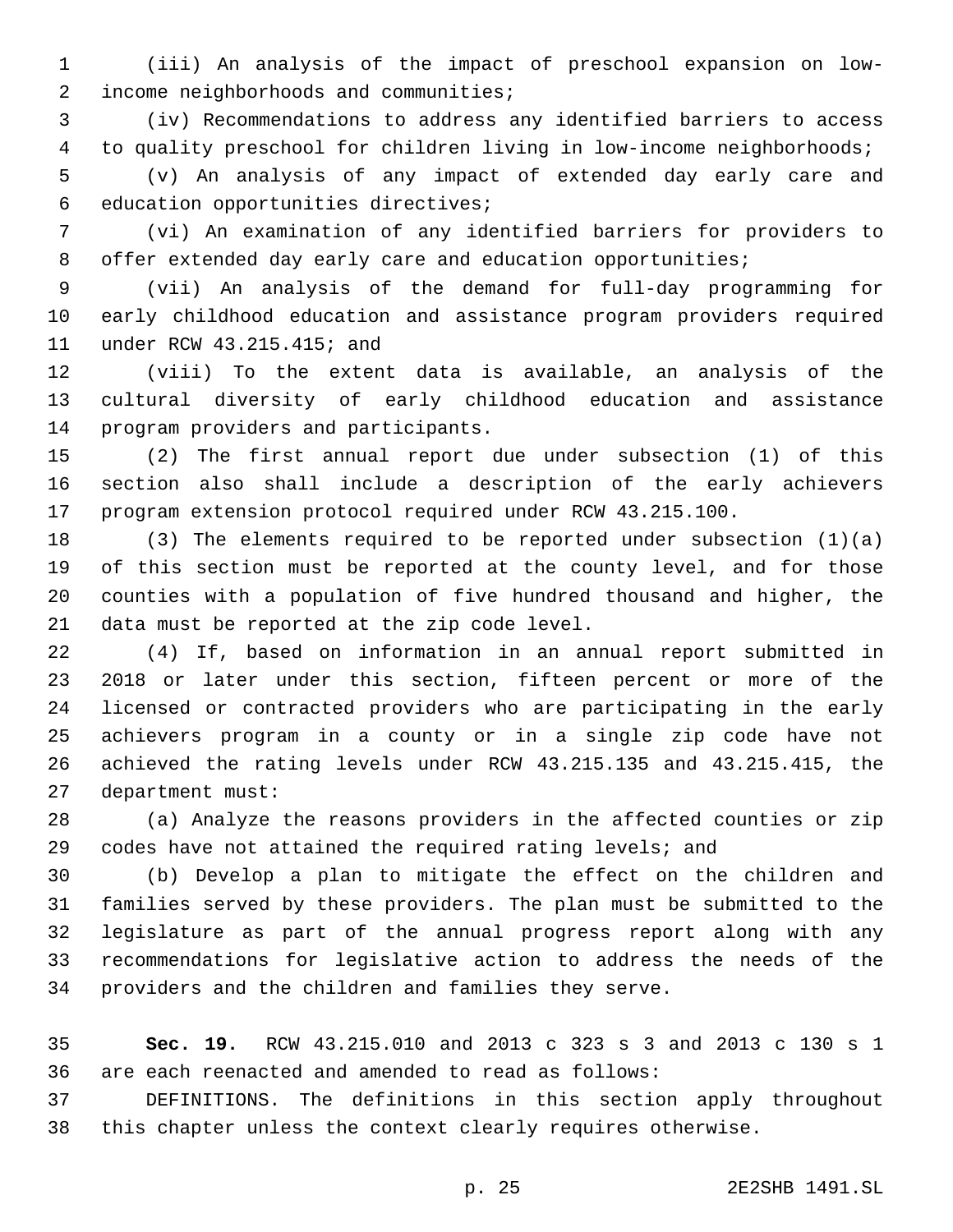(1) "Agency" means any person, firm, partnership, association, corporation, or facility that provides child care and early learning services outside a child's own home and includes the following irrespective of whether there is compensation to the agency:

 (a) "Child day care center" means an agency that regularly provides early childhood education and early learning services for a group of children for periods of less than twenty-four hours;

 (b) "Early learning" includes but is not limited to programs and services for child care; state, federal, private, and nonprofit 10 preschool; child care subsidies; child care resource and referral; parental education and support; and training and professional 12 development for early learning professionals;

 (c) "Family day care provider" means a child care provider who regularly provides early childhood education and early learning services for not more than twelve children in the provider's home in 16 the family living quarters;

 (d) "Nongovernmental private-public partnership" means an entity registered as a nonprofit corporation in Washington state with a primary focus on early learning, school readiness, and parental support, and an ability to raise a minimum of five million dollars in 21 contributions;

 (e) "Service provider" means the entity that operates a community 23 facility.

(2) "Agency" does not include the following:24

(a) Persons related to the child in the following ways:

 (i) Any blood relative, including those of half-blood, and including first cousins, nephews or nieces, and persons of preceding 28 generations as denoted by prefixes of grand, great, or great-great;

(ii) Stepfather, stepmother, stepbrother, and stepsister;

 (iii) A person who legally adopts a child or the child's parent as well as the natural and other legally adopted children of such persons, and other relatives of the adoptive parents in accordance 33 with state law; or

 (iv) Spouses of any persons named in (a)(i), (ii), or (iii) of this subsection, even after the marriage is terminated;

(b) Persons who are legal guardians of the child;

 (c) Persons who care for a neighbor's or friend's child or children, with or without compensation, where the person providing care for periods of less than twenty-four hours does not conduct such activity on an ongoing, regularly scheduled basis for the purpose of

p. 26 2E2SHB 1491.SL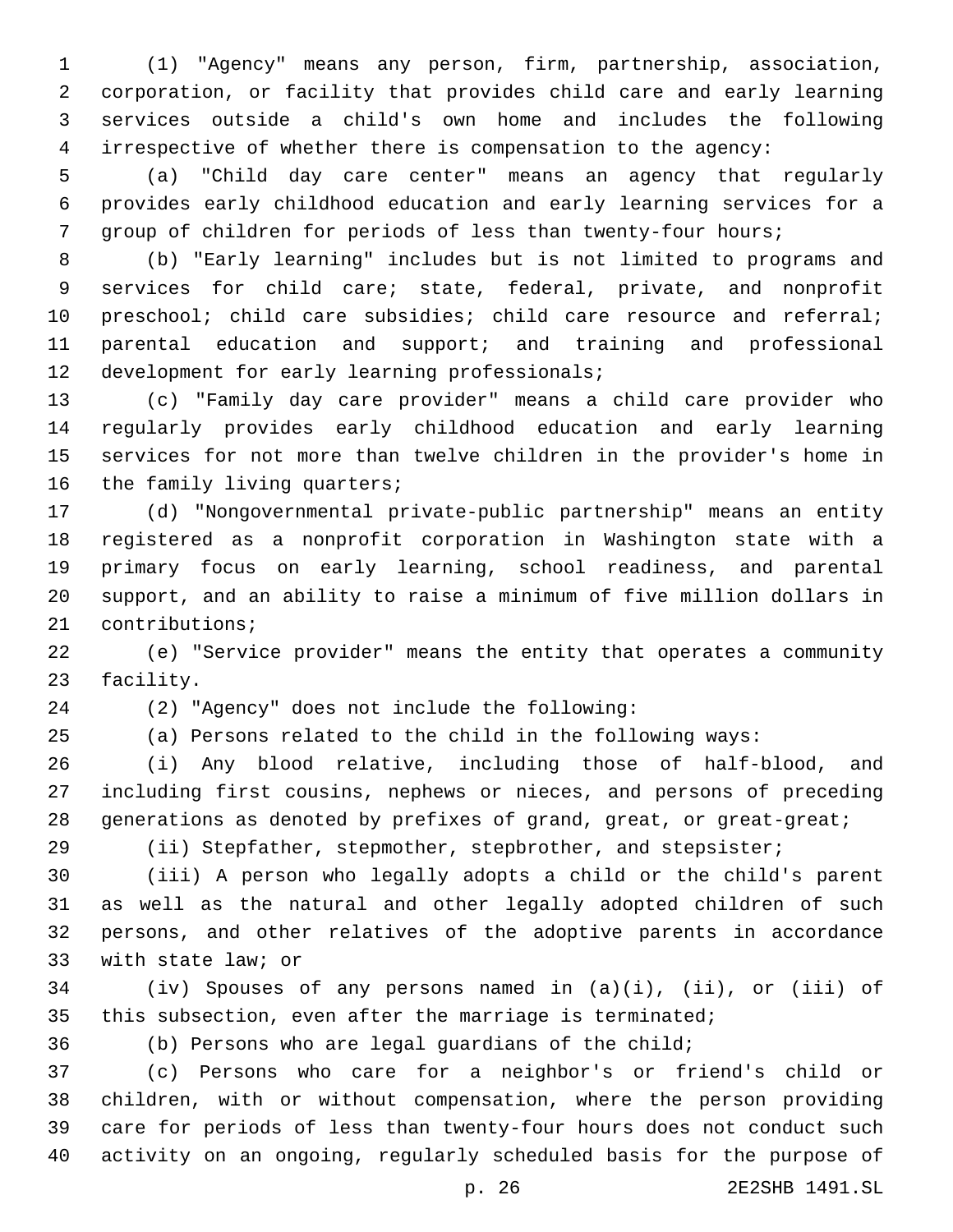engaging in business, which includes, but is not limited to, 2 advertising such care;

 (d) Parents on a mutually cooperative basis exchange care of one another's children;4

 (e) Nursery schools that are engaged primarily in early childhood education with preschool children and in which no child is enrolled on a regular basis for more than four hours per day;

 (f) Schools, including boarding schools, that are engaged primarily in education, operate on a definite school year schedule, follow a stated academic curriculum, accept only school((-))age 11 children, and do not accept custody of children;

 (g) Seasonal camps of three months' or less duration engaged primarily in recreational or educational activities;

 (h) Facilities providing child care for periods of less than twenty-four hours when a parent or legal guardian of the child remains on the premises of the facility for the purpose of 17 participating in:

18 (i) Activities other than employment; or

 (ii) Employment of up to two hours per day when the facility is operated by a nonprofit entity that also operates a licensed child care program at the same facility in another location or at another 22 facility;

 (i) Any entity that provides recreational or educational 24 programming for  $school((-))age((d))$  children only and the entity 25 meets all of the following requirements:

 (i) The entity utilizes a drop-in model for programming, where children are able to attend during any or all program hours without a 28 formal reservation;

 (ii) The entity does not assume responsibility in lieu of the 30 parent, unless for coordinated transportation;

 (iii) The entity is a local affiliate of a national nonprofit; and

 (iv) The entity is in compliance with all safety and quality 34 standards set by the associated national agency;

 (j) A program operated by any unit of local, state, or federal government or an agency, located within the boundaries of a federally recognized Indian reservation, licensed by the Indian tribe;

 (k) A program located on a federal military reservation, except where the military authorities request that such agency be subject to 40 the licensing requirements of this chapter;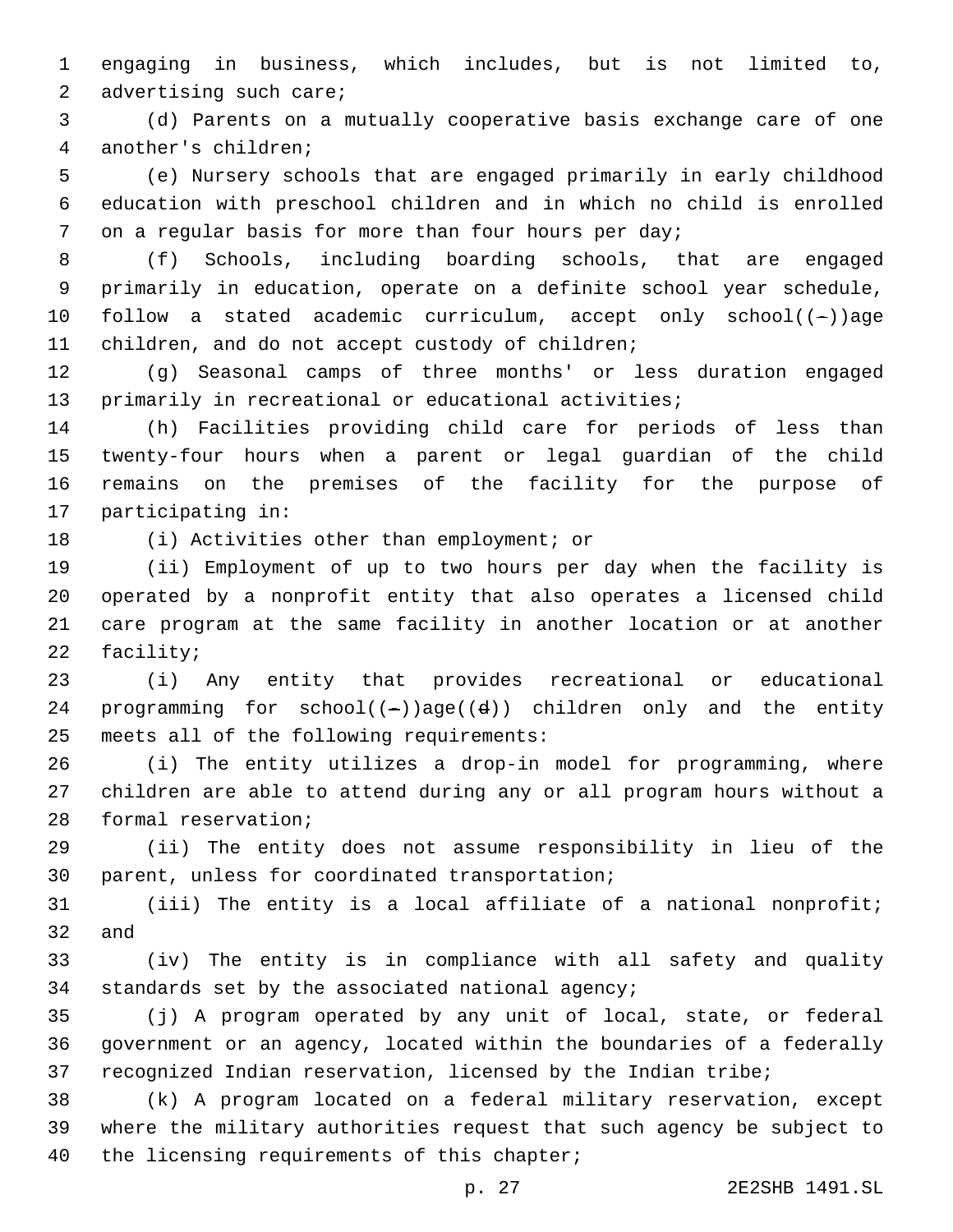(l) A program that offers early learning and support services, such as parent education, and does not provide child care services on 3 a regular basis.

 (3) "Applicant" means a person who requests or seeks employment 5 in an agency.

 (4) "Conviction information" means criminal history record information relating to an incident which has led to a conviction or 8 other disposition adverse to the applicant.

(5) "Department" means the department of early learning.

(6) "Director" means the director of the department.

 (7) "Early achievers" means a program that improves the quality of early learning programs and supports and rewards providers for 13 their participation.

 (8) "Early childhood education and assistance program contractor" 15 means an organization that provides early childhood education and assistance program services under a signed contract with the department.

 (9) "Early childhood education and assistance program provider" 19 means an organization that provides site level, direct, and high quality early childhood education and assistance program services under the direction of an early childhood education and assistance program contractor.

 (10) "Early start" means an integrated high quality continuum of early learning programs for children birth-to-five years of age. Components of early start include, but are not limited to, the 26 following:

(a) Home visiting and parent education and support programs;

(b) The early achievers program described in RCW 43.215.100;

 (c) Integrated full-day and part-day high quality early learning 30 programs; and

 (d) High quality preschool for children whose family income is at or below one hundred ten percent of the federal poverty level.

 (((9))) (11) "Education data center" means the education data center established in RCW 43.41.400, commonly referred to as the education research and data center.

 (12) "Employer" means a person or business that engages the services of one or more people, especially for wages or salary to work in an agency.38

39 (( $(10)$ ) (13) "Enforcement action" means denial, suspension, revocation, modification, or nonrenewal of a license pursuant to RCW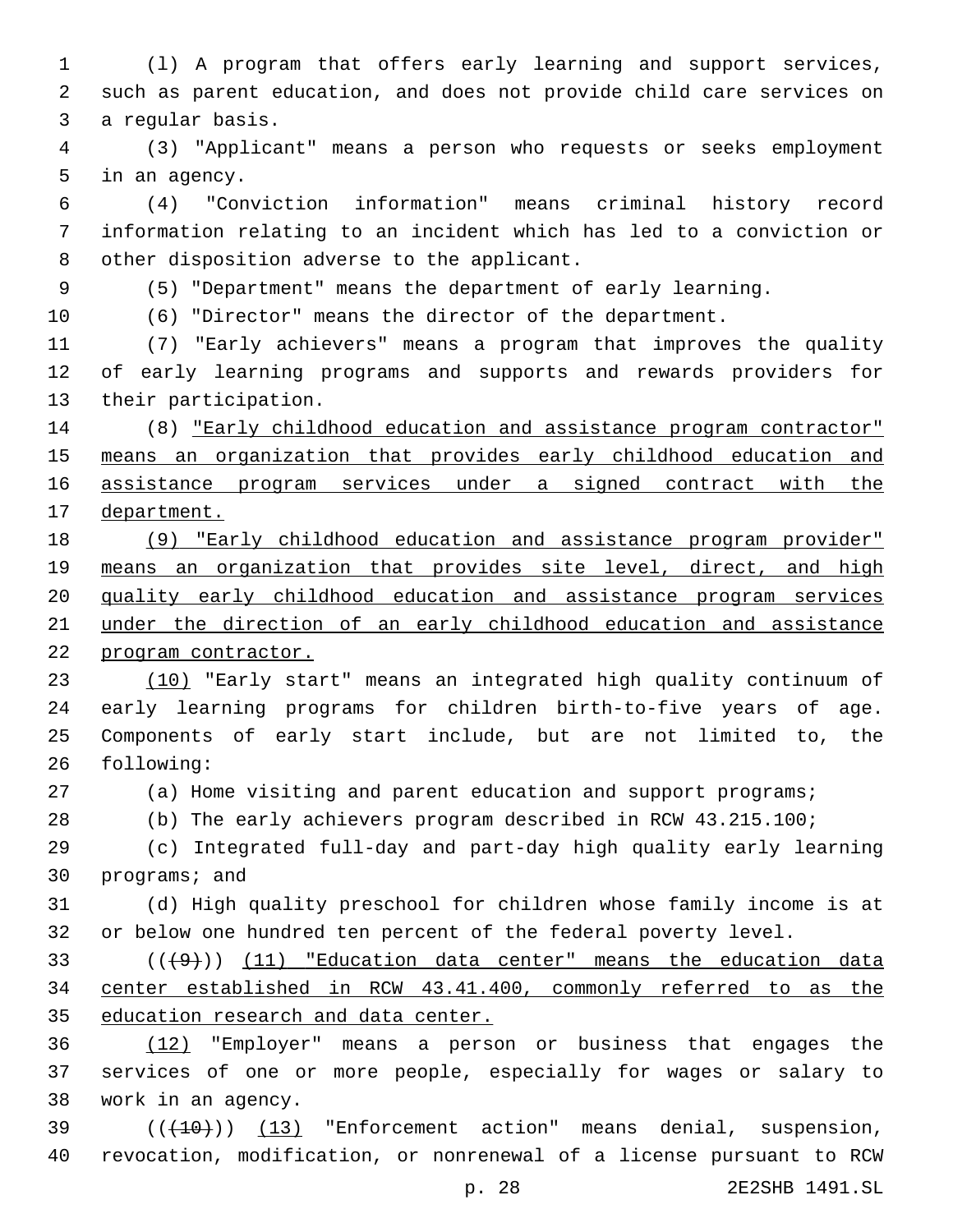43.215.300(1) or assessment of civil monetary penalties pursuant to 2 RCW 43.215.300(3).

- (((11))) (14) "Extended day program" means an early childhood education and assistance program that offers early learning education for at least ten hours per day, a minimum of two thousand hours per year, at least four days per week, and operates year round.
- (15) "Full day program" means an early childhood education and assistance program that offers early learning education for a minimum of one thousand hours per year.

 (16) "Low-income child care provider" means a person who 11 administers a child care program that consists of at least eighty percent of children receiving working connections child care subsidy.

 (17) "Low-income neighborhood" means a district or community 14 where more than twenty percent of households are below the federal poverty level.

16 (18) "Negative action" means a court order, court judgment, or an adverse action taken by an agency, in any state, federal, tribal, or foreign jurisdiction, which results in a finding against the applicant reasonably related to the individual's character, suitability, and competence to care for or have unsupervised access to children in child care. This may include, but is not limited to:

(a) A decision issued by an administrative law judge;

 (b) A final determination, decision, or finding made by an agency 24 following an investigation;

 (c) An adverse agency action, including termination, revocation, or denial of a license or certification, or if pending adverse agency action, the voluntary surrender of a license, certification, or 28 contract in lieu of the adverse action;

 (d) A revocation, denial, or restriction placed on any 30 professional license; or

31 (e) A final decision of a disciplinary board.

 (( $(12)$ )) (19) "Nonconviction information" means arrest, founded allegations of child abuse, or neglect pursuant to chapter 26.44 RCW, or other negative action adverse to the applicant.

 ( $(413)$ ) (20) "Nonschool age child" means a child who is age six years or younger and who is not enrolled in a public or private school.

 (21) "Part day program" means an early childhood education and assistance program that offers early learning education for at least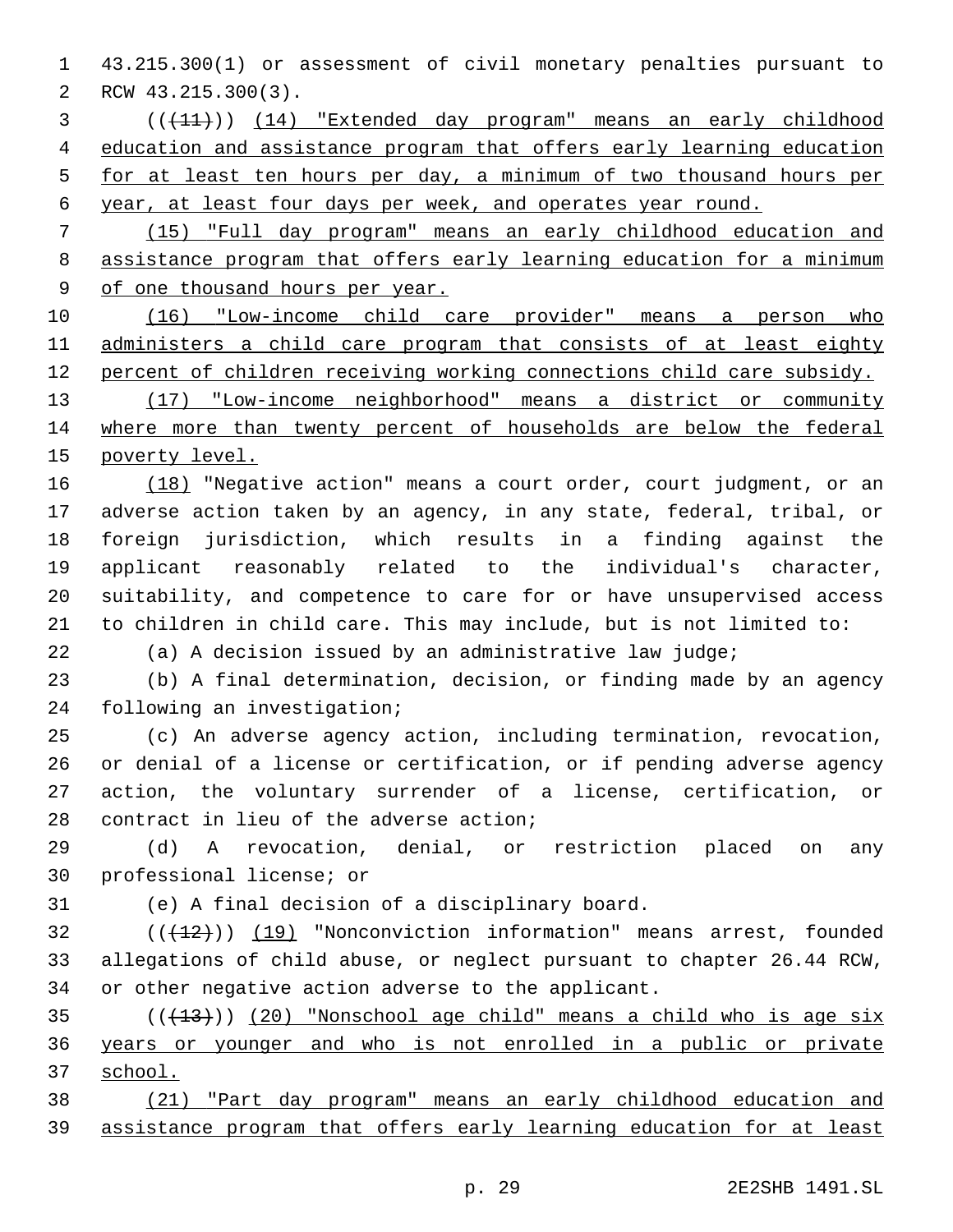two and one-half hours per class session, at least three hundred 2 twenty hours per year, for a minimum of thirty weeks per year.

 (22) "Private school" means a private school approved by the state under chapter 28A.195 RCW.

 (23) "Probationary license" means a license issued as a disciplinary measure to an agency that has previously been issued a full license but is out of compliance with licensing standards.

8  $((+14))$  (24) "Requirement" means any rule, requlation, or 9 standard of care to be maintained by an agency.

10 (( $\left(\frac{15}{15}\right)$ ) (25) "School age child" means a child who is between the ages of five years and twelve years and is attending a public or private school or is receiving home-based instruction under chapter 28A.200 RCW.

 (26) "Washington state preschool program" means an education program for children three-to-five years of age who have not yet entered kindergarten, such as the early childhood education and 17 assistance program.

 NEW SECTION. **Sec. 20.** A new section is added to chapter 43.215 19 RCW to read as follows:

 JOINT SELECT COMMITTEE ON THE EARLY ACHIEVERS PROGRAM. (1)(a) A joint select committee on the early achievers program is established 22 with members as provided in this subsection.

 (i) Chair and ranking minority member of the house of representatives appropriations committee, or his or her designee who must be a member of the house of representatives appropriations 26 committee;

 (ii) Chair and ranking minority member of the senate ways and means committee, or his or her designee who must be a member of the 29 senate ways and means committee;

 (iii) Chair and ranking minority member of the house of representatives early learning and human services committee, or his or her designee who must be a member of the house of representatives 33 early learning and human services committee; and

 (iv) Chair and ranking minority member of the senate early learning and K-12 education committee, or his or her designee who must be a member of the senate early learning and K-12 education committee.37

 (b) The committee shall choose its chair or cochairs from among its legislative membership. The chair of the house of representatives

p. 30 2E2SHB 1491.SL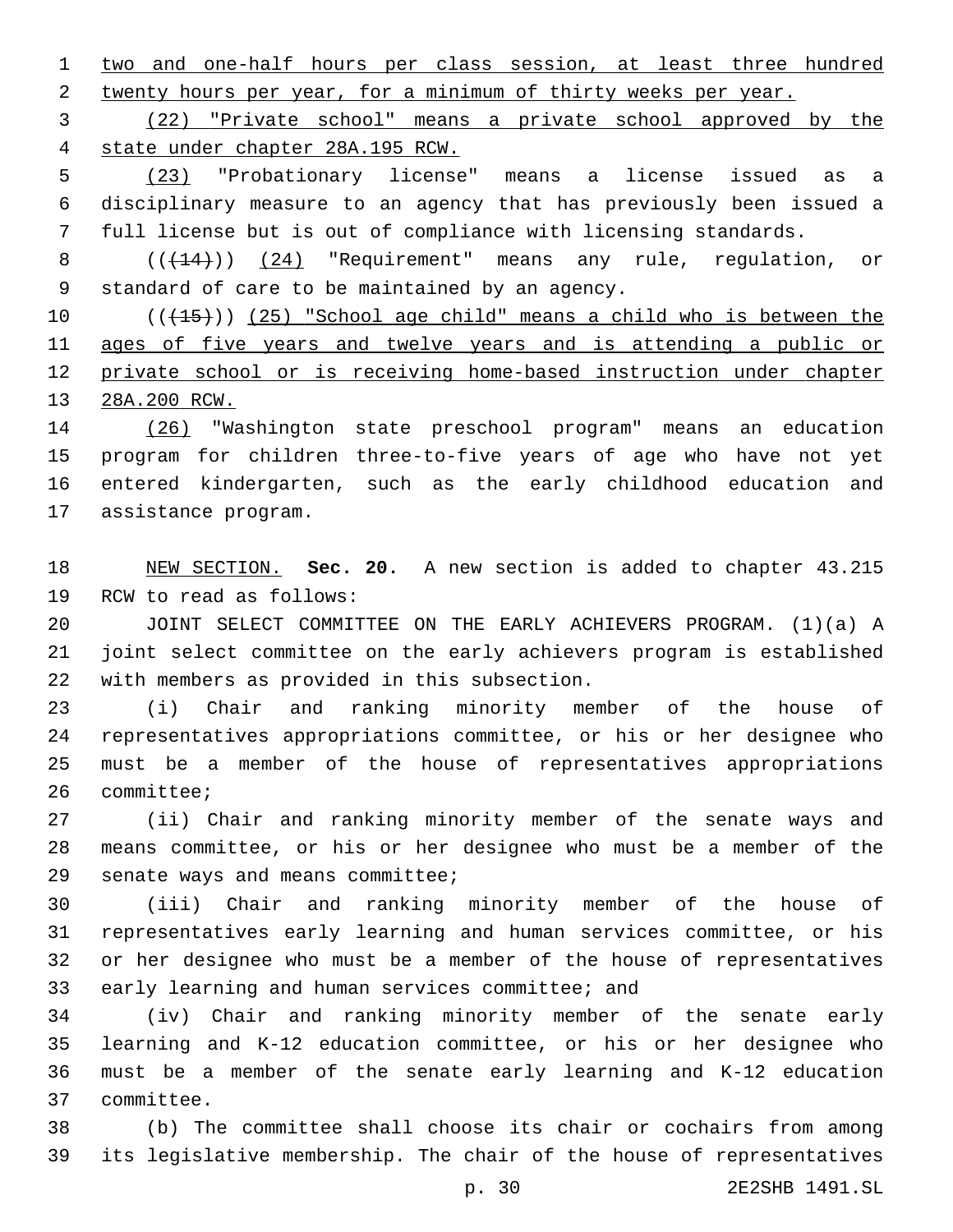early learning and human services committee, or his or her designee, and the chair of the senate early learning and K-12 education committee, or his or her designee, shall convene the initial meeting 4 of the committee.

 (2) Between July 1, 2018, and December 1, 2018, the early achievers joint select committee shall review the demand and availability of licensed or certified child care family homes and centers, approved early childhood education and assistance programs, head start programs, and family, friend, and neighbor caregivers by geographic region, including rural and low-income neighborhoods. This 11 review shall specifically look at the following:

 (a) The geographic distribution of these child care programs by type of program, programs that accept state subsidy, enrollment in the early achievers program, and early achievers rating levels; and

 (b) The demand and availability of these child care programs for 16 major ethnic populations.

 (3) By December 1, 2018, the early achievers joint select committee shall make recommendations to the legislature on the 19 following:

 (a) The sufficiency of funding provided for the early achievers 21 program;

 (b) The need for targeted funding for specific geographic regions 23 or major ethnic populations; and

 (c) Whether to modify the deadlines established in RCW 43.215.135 for purposes of the early achievers program mandate established in 26 RCW 43.215.100.

 (4) Staff support for the committee must be provided by the senate committee services and the house of representatives office of 29 program research.

 (5) Legislative members of the committee must be reimbursed for 31 travel expenses in accordance with RCW 44.04.120.

 (6) The expenses of the committee must be paid jointly by the senate and the house of representatives. Committee expenditures are subject to approval by the senate facilities and operations committee and the house of representatives executive rules committee, or their 36 successor committees.

 (7) The committee shall report its findings and recommendations to the appropriate committees of the legislature by December 1, 2018. (8) This section expires December 1, 2019.